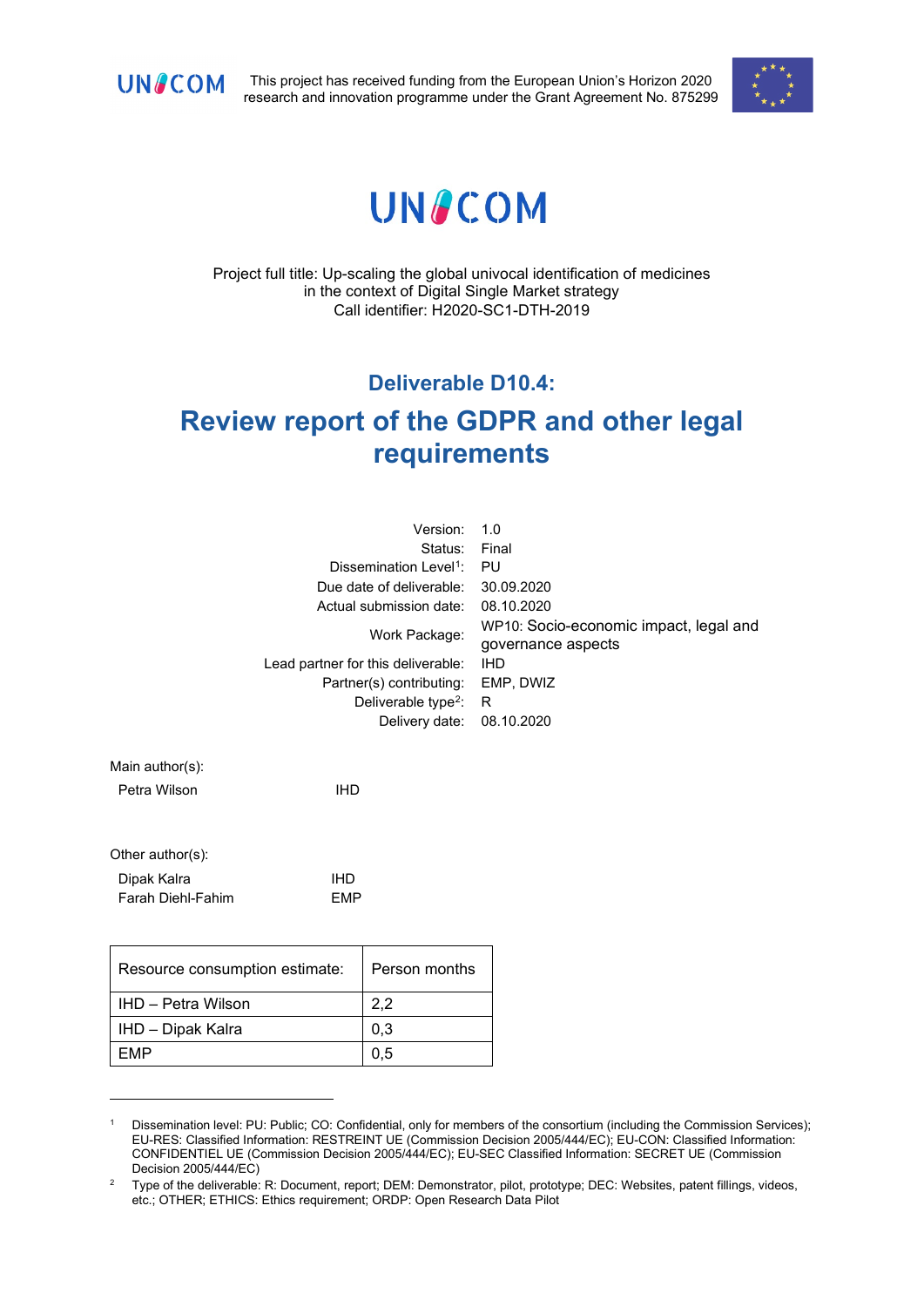#### **Revision history**

| <b>Version</b> | <b>Date</b> | <b>Changes made</b>                                                        | <b>Author(s)</b>                                       |
|----------------|-------------|----------------------------------------------------------------------------|--------------------------------------------------------|
| 0.1            | 30.07.20    | Outline concept developed, based on data use<br>inventory within project   | Petra Wilson, Dipak Kalra,<br><b>Farah Diehl-Fahim</b> |
| 0.2            | 06.08.20    | Concept developed based on input from WP8 on<br>pilots and app development | Petra Wilson,<br>Lucia Comnes                          |
| 0.3            | 01.09.20    | Core elements of GPDR articles developed,<br>including Annex 1             | Petra Wilson                                           |
| 0.4            | 16.09.20    | First draft of sections of chapters 3 and 4                                | Petra Wilson                                           |
| 0.5            | 21.09.20    | First draft chapters 1 and 2                                               | Petra Wilson                                           |
| 0.6            | 26.09.20    | Review of structure                                                        | Petra Wilson,<br><b>Farah Diehl-Fahim</b>              |
| 0.6            | 28.09.20    | First full draft                                                           | Petra Wilson                                           |
| 0.7            | 30.09.20    | Commentary and feedback from I-HD team                                     | Dipak Kalra                                            |
| 0.8            | 07.10.20    | Full re-draft based on comments from Dipak<br>Kalra                        | Petra Wilson                                           |
| 0.9            | 07.10.20    | Adjustments based on further comments                                      | Petra Wilson                                           |
| 1.0            | 08.10.20    | Final edit                                                                 | <b>Farah Diehl-Fahim</b>                               |

#### **Statement of originality**

This deliverable contains original unpublished work except where clearly indicated otherwise. Acknowledgement of previously published material and of the work of others has been made through appropriate citation, quotation, or both.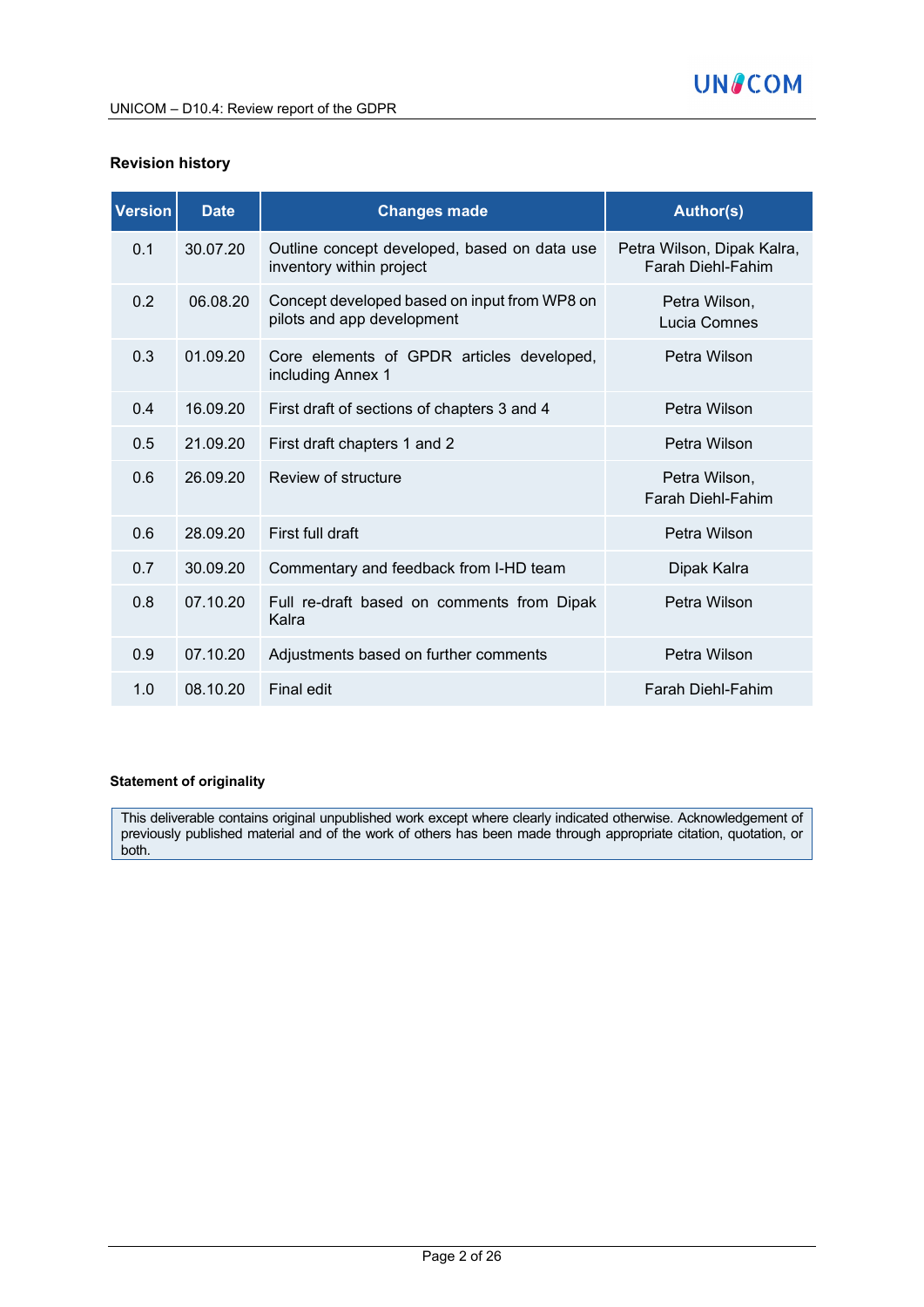## **Deliverable abstract**

Tasks 10.5 and 10.6 of the UNICOM project focus on the legal issues relevant to the use of IDMP within health systems and the solutions developed within the UNICOM project. The objective of Task 10.5 is to provide an overview of the GDPR (set out in Deliverable 10.4) while Task 10.6 (and Deliverable 10.5) will provide practical support tools, including templates for key documents, to support compliance with the legislation both for UNICOM trials, and also for the development of any potential UNICOM solutions, such as the patient facing app foreseen in Work Package 8.

The present deliverable is drafted in response to Task 10.5 and provides an overview of the General Data Protection Regulation (GDPR) as it may apply to the use of health system management tools which incorporate IDMP, and the tools and approaches developed in the UNICOM project.

It provides UNICOM with an overview of the core principles of the GDPR and the ways in which the processing of sensitive data for both the primary purpose of healthcare provision and secondary purposes of pharmacovigilance and research may be legitimated. It also outlines the rights that the GDPR affords the data subject (patient) and how realisation of such rights will impact the organisations using UNCIOM solutions.

Keywords: Data Protection, General Data Protection Regulation, GDPR, 2016/679, Patients

This document contains material, which is the copyright of the members of the UNICOM consortium listed above, and may not be reproduced or copied without their permission.

The commercial use of any information contained in this document may require a license from the owner of that information.

This document reflects only the views of the authors, and the European Commission is not liable for any use that may be made of its contents. The information in this document is provided "as is", without warranty of any kind, and accept no liability for loss or damage suffered by any person using this information.

© 2019-2023. The participants of the UNICOM project.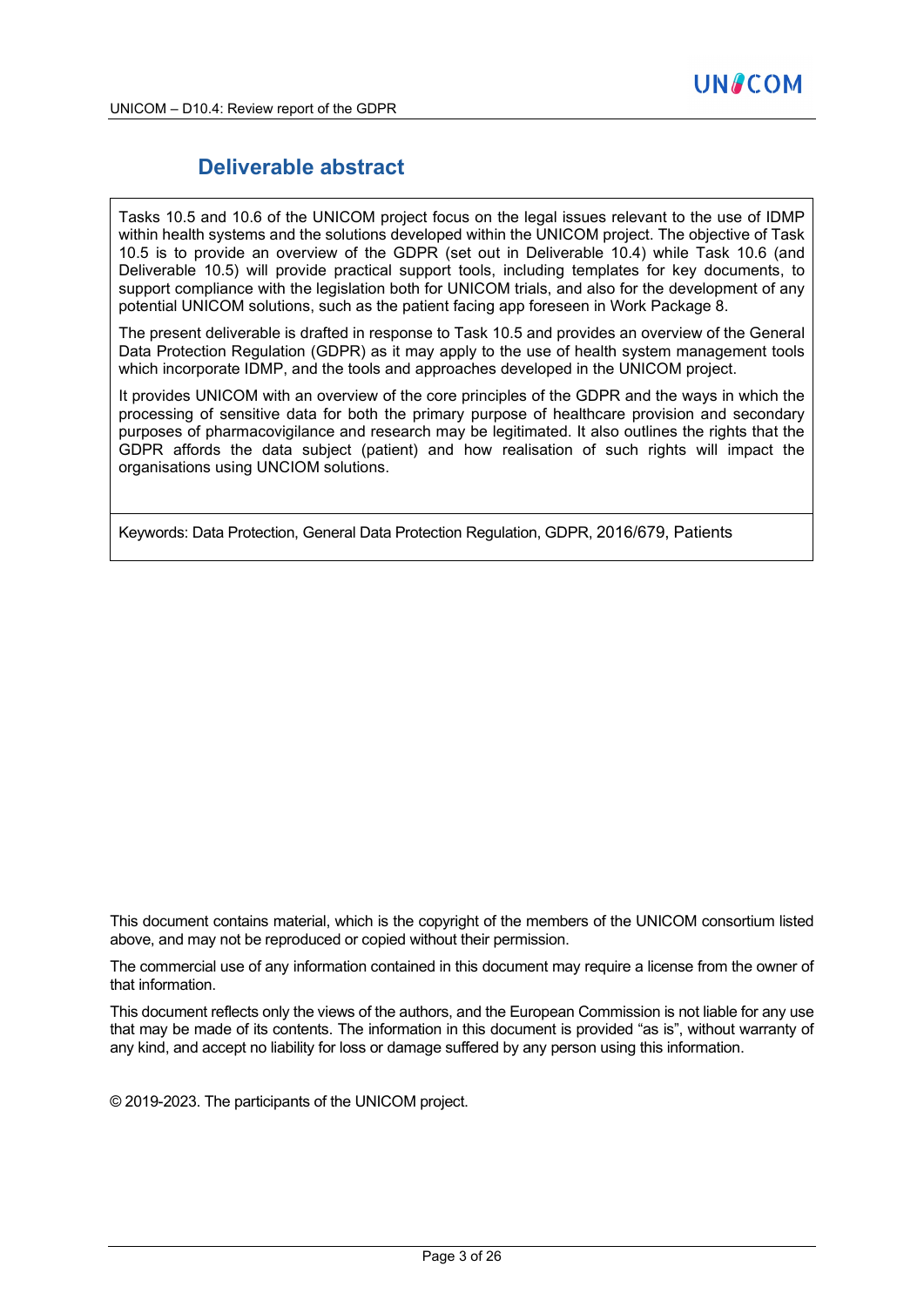# **TABLE OF CONTENTS**

| 1.                                                                                                       |  |  |
|----------------------------------------------------------------------------------------------------------|--|--|
|                                                                                                          |  |  |
|                                                                                                          |  |  |
| $\overline{2}$                                                                                           |  |  |
|                                                                                                          |  |  |
|                                                                                                          |  |  |
|                                                                                                          |  |  |
|                                                                                                          |  |  |
|                                                                                                          |  |  |
| 2.1.5 European Data Protection Board and European Data Protection Supervisor  10                         |  |  |
|                                                                                                          |  |  |
|                                                                                                          |  |  |
|                                                                                                          |  |  |
| 3                                                                                                        |  |  |
|                                                                                                          |  |  |
|                                                                                                          |  |  |
|                                                                                                          |  |  |
|                                                                                                          |  |  |
|                                                                                                          |  |  |
|                                                                                                          |  |  |
| 4                                                                                                        |  |  |
|                                                                                                          |  |  |
|                                                                                                          |  |  |
|                                                                                                          |  |  |
|                                                                                                          |  |  |
|                                                                                                          |  |  |
|                                                                                                          |  |  |
|                                                                                                          |  |  |
|                                                                                                          |  |  |
| Annex 1: Derogation, exemption, variation, restriction of the GDPR though national level legislation. 25 |  |  |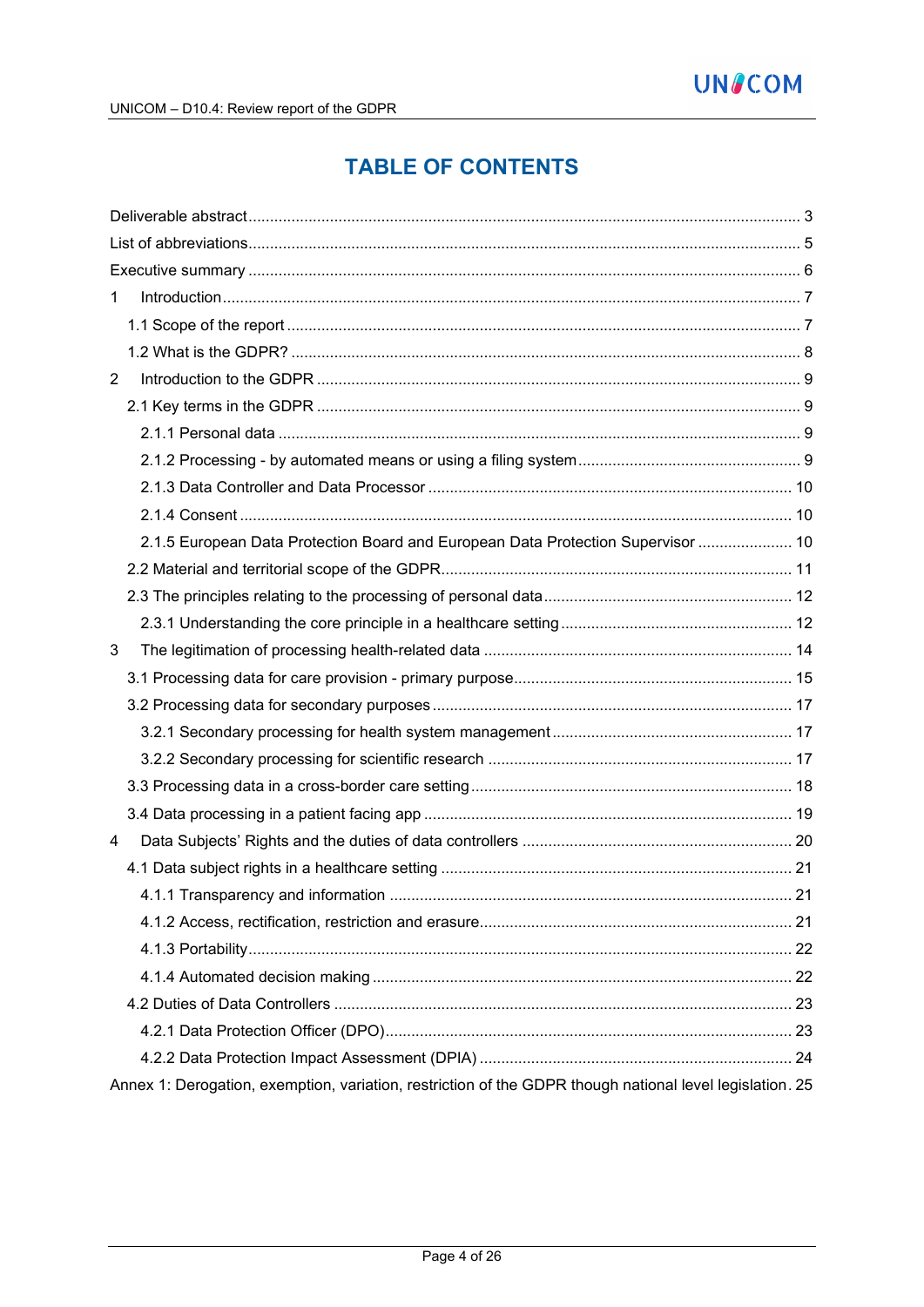# **List of abbreviations**

| <b>Abbreviation</b> | <b>Complete form</b>                      |
|---------------------|-------------------------------------------|
| <b>GDPR</b>         | <b>General Data Protection Regulation</b> |
| <b>EDPB</b>         | European Data Protection Board            |
| <b>EDPS</b>         | European Data Protection Supervisor       |
| <b>DPA</b>          | Data Protection Authority                 |
| <b>DPO</b>          | Data Protection Officer                   |
| <b>DPIA</b>         | Data Privacy Impact Assessment            |
| eHDSI               | eHealth Digital Services Infrastructure   |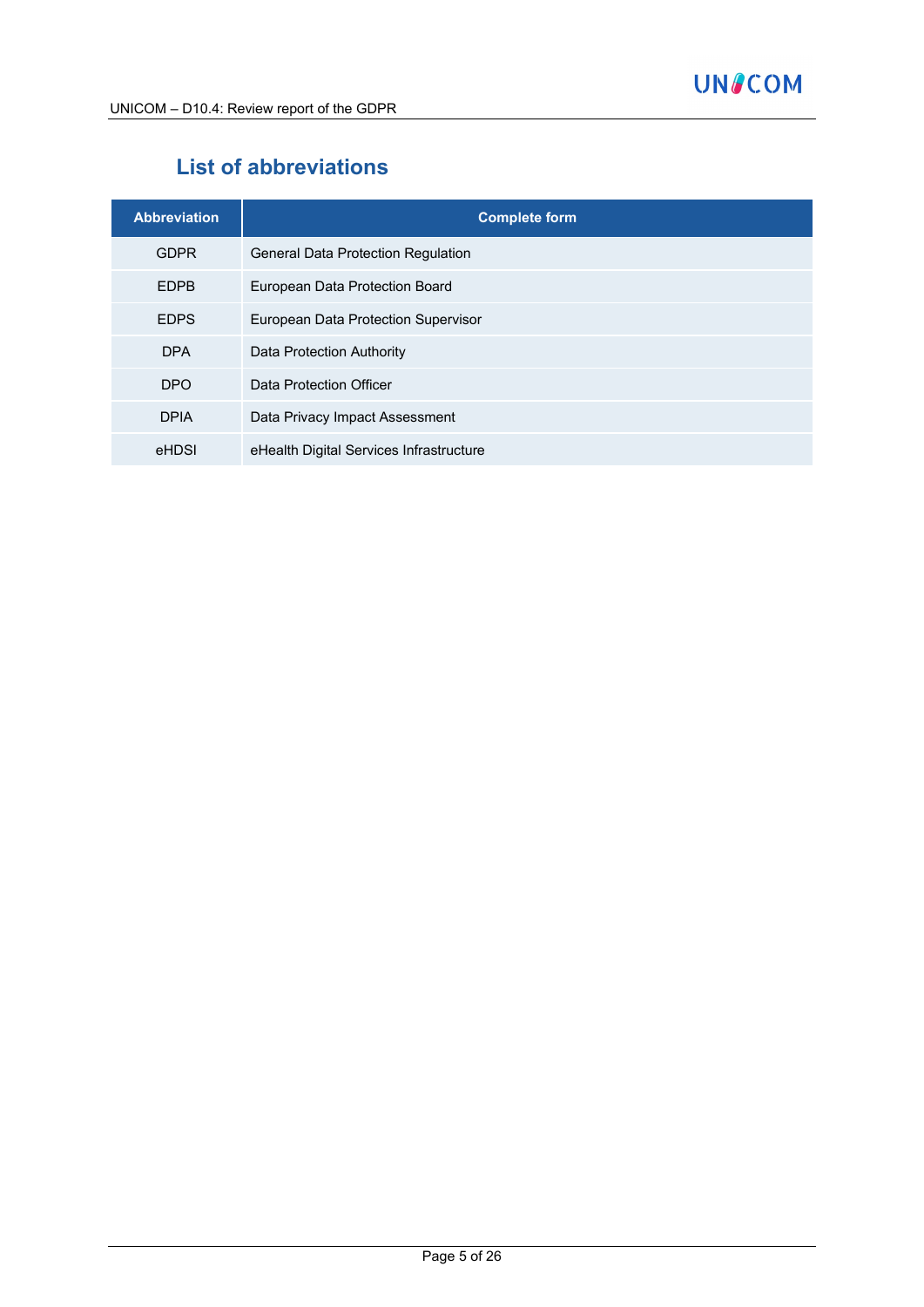## **Executive summary**

The UNICOM project has been funded to support the implementation of the ISO IDMP (Identification of Medicinal Products) standards in EU Member States' drug databases, to increase the use of IDMP identifiers in patient care plans, and in the prescription and dispensation of medicines across the EU. The UNICOM project is not developing final products to be taken to market, but rather supporting the uptake of the IDMP standards within healthcare system workflow solutions through gap analysis, benefit demonstration and knowledge development to support data migration towards systems that use IDMP. The objective of this Report is therefore to ensure that the project partners have a working knowledge of the General Data Protection Regulation (GDPR) and understand the issues that must become addressed in assessing the use of IDMP and when developing tools to assist in the use of IDMP; and to provide an information resource for project partners leading trials within the project.

The introductory chapter of this Report provides further background to the project and the objectives of the Report. It is followed by three substantive chapters that set out:

- The key terms, scope, and core principles of the GDPR (chapter 2)
- The legitimation for data processing in care provision and research in the GDPR (chapter 3)
- Data subjects' rights and the duties of data controllers and processors in the GDPR (chapter 4).

In chapter two the definition of personal data, data processing and consent are described, as well as the functions of the data controller and processor and the organisations of the European Data Protection Board (EDPB) and European Data Protection Supervisor (EDPS). Chapter two also sets out the territorial scope of the legislation.

Chapter three assesses the legal bases that legitimate the processing of health related data for care provision, for health system administration, and for research, setting out the way in which the legal bases provided in Article 6(1) and 9(2) are applicable. It also sets out the way in which GDPR applies when data are shared in the context of cross border care, and when data are collected and processed through the use of a patient-controlled app.

In the final chapter the rights of data subjects are addressed, looking at transparency in data processing, the rights of access, rectification, erasure, restriction and objection, and how these are supported by the data controller. It also considers the patient's right to a portable machine-readable copy of information in certain circumstances and the challenges of realising this right. The right not to be subject to automated decision-making is described, noting that it has limited application in a healthcare setting. The chapter also considers the duties of the data controller, notably to appoint a data protection officer (DPO) and conduct a data protection impact assessment (DPIA), which will arise in most cases where health related data are processed.

Chapters two, three and four include a series of highlighted points at the start of each section which set out how the issues described could impact the UNICOM project, and the way in which users of IDMP enhanced health system workflow solutions will need to respond to the requirements of the GDPR.

This Report will be complemented at a later date by a further deliverable that will provide practical support tools, including templates for key documents, to support compliance with the legislation both for UNICOM trials, and also for the development of any potential UNICOM solutions, such as the patient facing app foreseen in Work Package 8. That Report will take account of the applicable national level legislation which the GDPR foresees. A summary of the Articles of the GDPR where potential national variations are possible, or in some cases required, is set out in Annex 1 of this report.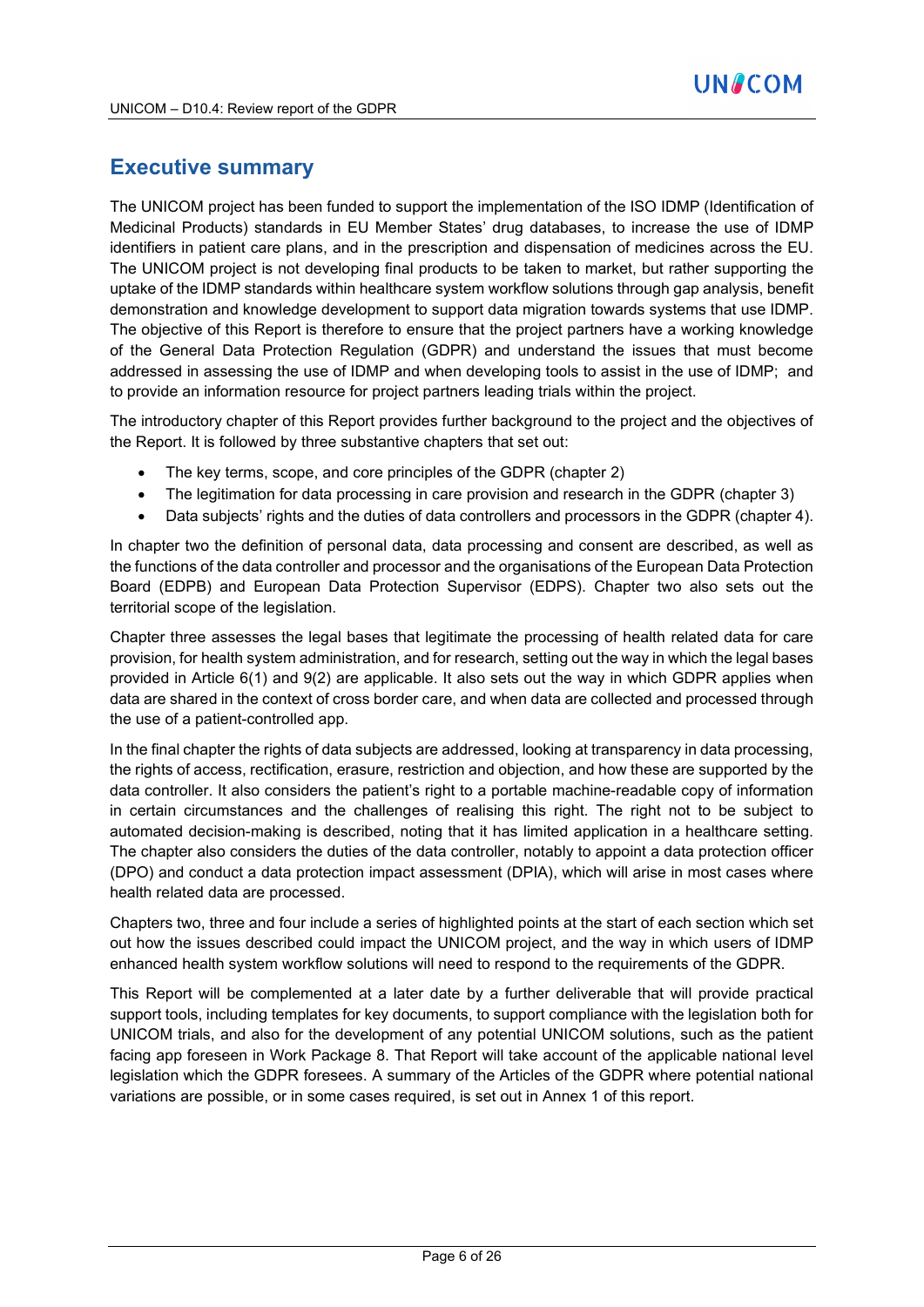#### **1 Introduction**

#### **1.1 Scope of the report**

The UNICOM project has been funded to support the implementation of the ISO IDMP (Identification of Medicinal Products) standards in EU Member States' drug databases and to increase the use of IDMP identifiers in patient care plans and in the prescription and dispensation of medicines across the EU. It is hoped that more widespread use of the IDMP identifiers will lead to safer use of cross-border ePrescription/eDispensation, improved pharmacovigilance, improved clinical decision support, better patient empowerment, and will also help support public health and clinical research.

The UNICOM project work plan includes a range of tasks to support the use of IDMP in healthcare workflow systems and apps in both domestic and cross-border care settings. Such systems will necessarily handle the sensitive personal data held in medical records, prescriptions, patient summaries and other patient related documentation, and as such must comply with EU and national law on data protection. At EU level this is embodied within the General Data Protection Regulation (2016/ 679), referred to as GDPR.

The ultimate responsibility of complying with the GDPR falls on the data protection officers within the pharmacies, hospitals and other healthcare settings in which the healthcare workflow systems and apps that incorporate IDMP identifiers are used. However, it is useful for project partners to have a good level of understanding of the requirements of the law. Such knowledge will serve two purposes:

- ensure that the project partners have a working knowledge of the GDPR and understand the issues that must addressed in assessing the use of IDMP and when developing tools to assist in the use of IDMP;
- provide an information resource for project partners leading trials within the project, to ensure they fully understand the requirements that are detailed in the Ethics Report and Data Management Report developed within Work Package 13.

The UNICOM project is not developing final products to be taken to market, but rather supporting the uptake of the IDMP standards within healthcare system workflow solutions through gap analysis, benefit demonstration and knowledge development to support data migration towards systems that use IDMP. This will include a great deal of baseline work which has no direct connection with personal information and therefore is not directly implicated by the GDPR. The main focus will therefore not be the project *per se*, but rather the use of IDMP identifiers within healthcare system workflow in the course of the UNCIOM project and beyond. The following chapters will outline the key elements of GDPR that apply when such systems process patient information, and highlight the implications that must be borne in mind by the people with data protection responsibilities in the settings where IDMP enriched patient information may be used.

The project will undertake small scale trials of applications and services, as well as one larger scale evaluation which will be undertaken on behalf of UNICOM by the European eHealth DSI programme. This pilot will be developed initially using 'dummy' patient data, and will in later stages use the IDMP identified within real ePrescriptions handled by participating Member States through the eHealth DSI programme, which will also assume responsibility for its GDPR compliance. Where the UNICOM pilots and trials use real patient data the project partners executing the pilots will have to comply with GDPR in the conduct of the pilots. The practical compliance issues of such pilots and trials are addressed in the ethical and legal compliance work of Work Package 13, and will be complemented by specific guidance set out in Deliverable 10.5. The work reported in deliverable 10.5 will include guidance on the application of the GDPR in the countries where the trials are conducted, as well as the role of data protection officers in pharmacies and medical practices where the solutions are trialled. It will examine the current practices in the test sites to identify good practices and potential gaps in good practice.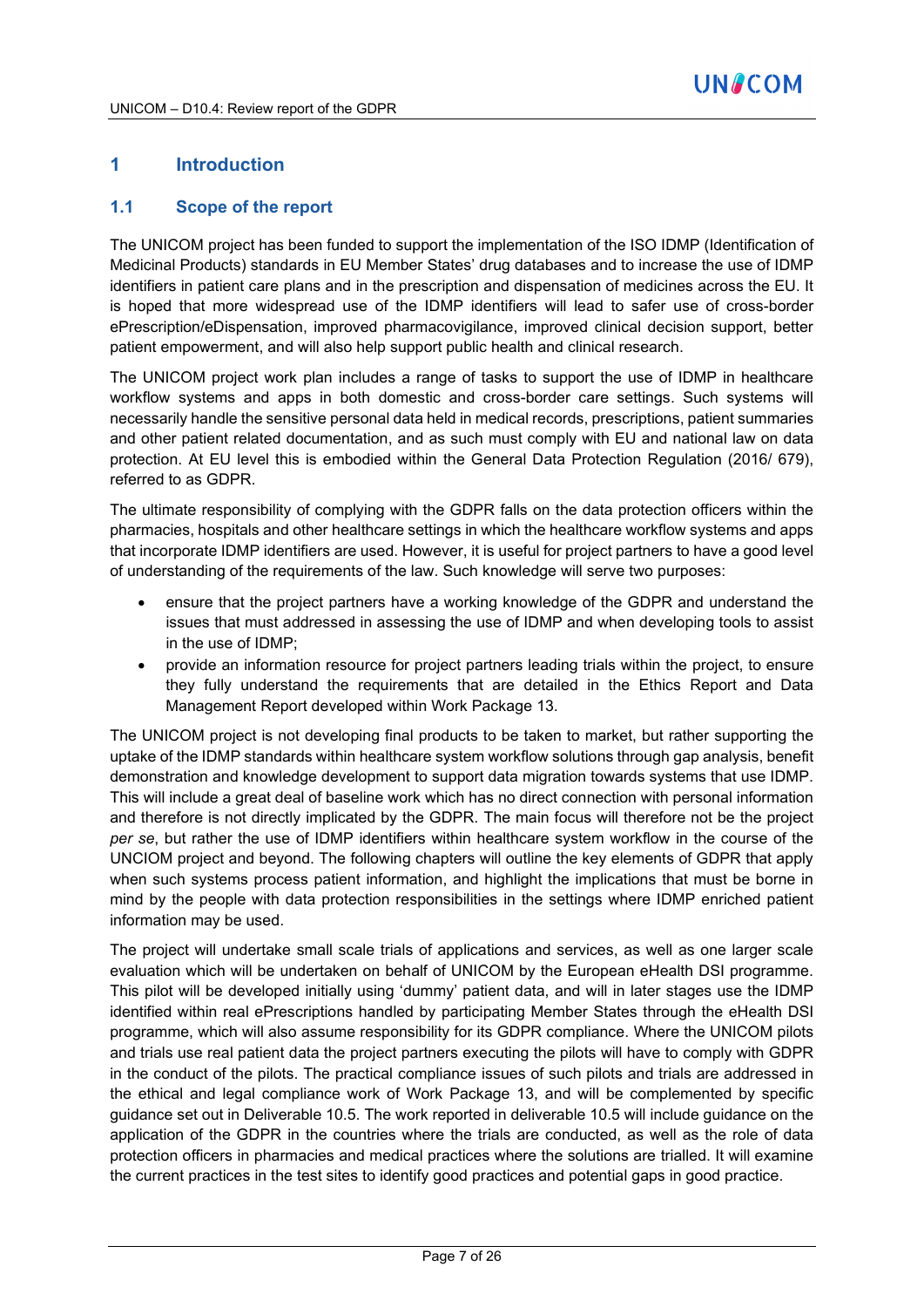#### **1.2 What is the GDPR?**

The GDPR is a European Union Regulation*,* that is, it is a binding legislative act which must be applied in its entirety across the EU. A "Regulation" is adopted when the EU wants to ensure that rules are applied in a standardised way across the Union, and is used less commonly that a "Directive", which is a legislative act that sets out goals that all EU countries must achieve, but leaves it up to the individual countries to devise their own laws to reach those goals.

The GDPR applies to any processing of personal data relating to an identified or identifiable natural person. The GDPR begins by setting out material and territorial scope of the law defining the terms used in the law, and the core principles of data protection (Articles 1-4). It then defines the circumstance which legitimate the processing of personal data (Articles 5-11), and sets out the rights of a data subject (Articles 12-23). The duties of a data controller and data processor are also set out in detail in the legislation (Articles 24-43), as well as the rules for transfer of data to countries outside the European Union (Articles 44-50). The remainder of the GDPR (Articles 51-99) address the functions of supervisory authorities at national and EU level and co-operation between them; the liabilities arising under the law and the penalties that may be imposed if breaches of duties arise.

In order to meet the objective of developing a basic understanding of the GDPR, this report provides an easily understandable overview of the issues described above, and outlines the particular impact they have on the use of patient identifiable information within healthcare system workflows. The body of the report is organised in three chapters:

- The key terms, scope and core principles of the GDPR (chapter 2)
- The legitimation for data processing in care provision and research in the GDPR (chapter 3)
- Data subjects' rights and the duties of data controllers and processors in the GDPR (chapter 4)

Despite being a Regulation, the GDPR includes several provisions for national level legislation to address certain aspects of the way which the GDPR is implemented. These are discussed in the chapters of this report and also set out in Annex 1.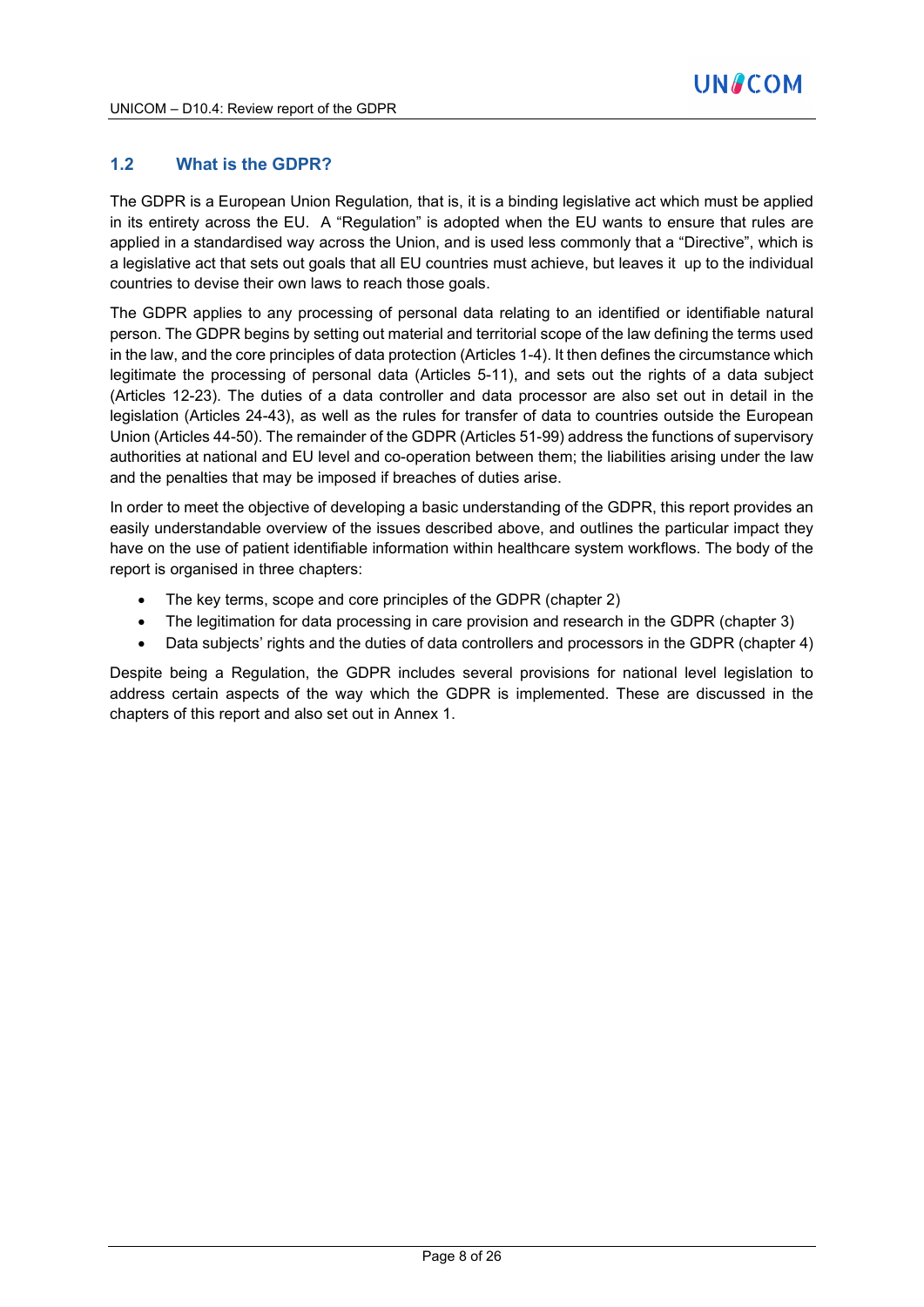#### **2 Introduction to the GDPR**

Chapter 1 of the GDPR sets out the material and territorial scope for its application and defines the terms used in the Regulation. Here we will begin by explaining the key terms relevant in a healthcare setting and then briefly outline the material and territorial scope of the legislation. For a full description of all terms used in the GDPR, reference should be made to the text of the GDPR which can be accessed in every EU language at [https://eur-lex.europa.eu/legal-content/EN/TXT.](https://eur-lex.europa.eu/legal-content/EN/TXT)

#### **2.1 Key terms in the GDPR**

#### **2.1.1 Personal data - identified, identifiable, pseudonymised, anonymised**

Personal data is information relating to natural persons through which they may be identified directly or indirectly. Information must 'relate to' the identifiable individual to be personal data, this means that it does more than simply identifying them – it must concern the individual in some way. Personal data may be pseudonymised, that is given an alternative label rather than a name, address or other easily identifiable label. Pseudonymising data is good practice to help reduce privacy risks by making it more difficult to identify individuals, but pseudonymised data remain personal data in the terms of the GDPR.

If data can be fully anonymised, then the GDPR no longer applies. However, as the guidance provided by the French DPA (CNIL) emphasises, account must be taken of all the means available to the data controller to determine whether a person is identifiable from the data. Only if it is impossible to re-identify data can it be truly called anonymous data. In the healthcare setting this is especially significant in cases of combined medical information. In the context of the UNICOM project and the use of IDMP identifiers, it is unlikely that data could ever be anonymised and still serve the purposes for which it was collected, such identifying of unique clinical patterns which are dependent on the use of many items of identifiable information, including the temporal sequence of health issues and care interventions.

The GDPR applies only to natural persons, that means it does not apply to information about companies (legal persons), nor to information about a deceased person. Note however that data about a deceased person may also include personal information about an identifiable living individual. For example, a deceased person's medical records may contain information about other individuals, such as carers and relatives, accordingly the medical records of a deceased person could nevertheless be classified as personal data in the context of the GDPR.

The GDPR distinguishes between personal data and sensitive personal data. Sensitive data are those which reveal racial or ethnic origin; political opinions; religious or philosophical beliefs; trade union membership; genetic or biometric data (where used for identification purposes); data concerning health; a person's sex life; or a person's sexual orientation. The GDPR prohibits the processing of sensitive personal data unless special requirements in Article 9(2) can be met.

#### **2.1.2 Processing - by automated means or using a filing system**

Data processing includes collecting, recording, storing, using, analysing, combining, disclosing or deleting data using some form of 'filing system'. A filing system is defined as any structured set of personal data that are accessible according to specific criteria whether centralised, decentralised or dispersed on a functional or geographical basis. The GDPR applies to the processing of personal data by both automated and manual means provided that the personal data are contained, or are intended to be, contained in a filing system. The GDPR does not cover information, which is not, or is not intended to be, part of a filing system. Note however that in some countries certain data held in paper records and not organised into any form of filing system may be covered by additional national level data protection legislation. In the UK, for example, unstructured manual information processed by public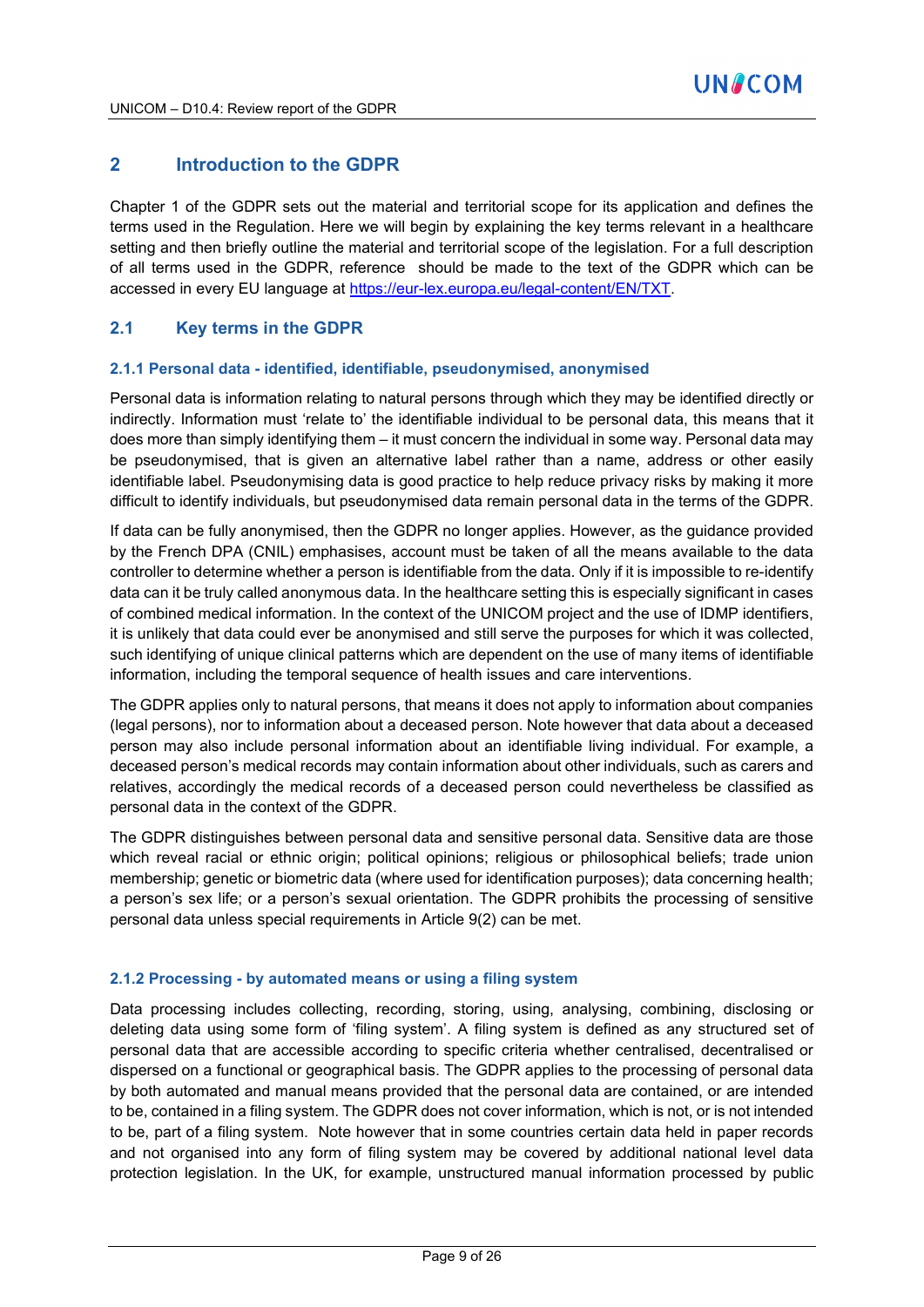authorities constitutes personal data under the Data Protection Act 2018 (which is the UK implementation of the GDPR).

#### **2.1.3 Data Controller and Data Processor**

A data controller is the person or organisation that decides how and why to collect and use data. This will usually be an organisation, but can be an individual (e.g. a sole trader). The controller must ensure that the processing of data complies with data protection law, including the GDPR.

A processor is a separate person or organisation (not an employee) who processes data on behalf of the controller and in accordance with their instructions. Processors have some direct legal obligations, but these are more limited than the controller's obligations.

Controllers shoulder the highest level of compliance responsibility, they must demonstrate compliance with all the data protection principles as well as the other GDPR requirements, and they are responsible for the compliance of their processor(s). In some cases, two organisations may jointly determine the purposes and means of the processing for the same personal data, in such a case they are joint controllers. However, they are not joint controllers if they are processing the same data for different purposes. This may often be the case in a healthcare setting where the same data are processed both for care and for wider public health or research purposes by two legal entities that work closely together.

#### **2.1.4 Consent**

Consent is defined with GDPR in a strict way. Consent must be freely given and fully informed, this means the purpose of processing data and all types of processing planned must be made clear to the data subject in a concise, user-friendly and easily understandable way at the time at which data are collected. The process by which consent may be withdrawn must also be clearly explained to the data subject.

Consent requests must be unbundled from other terms and conditions for services or goods which the data subject might be receiving from the data controller. Consent must be given by way of active opt-in, not using any pre-ticked boxes or other passive consent mechanisms. The controller must be identified by name and a way of contacting the controller must be provided.

The GDPR further requires that when the consent is for the processing of sensitive data, such as health data, consent must be explicit. The GDPR does not clearly set out the difference between consent and explicit consent, but practice in the Member States suggests that explicit consent is confirmed in a clear statement (whether oral or written) and is separate from any other consents being sought. In healthcare this means the consent to treatment is separate from consent to processing data. The data controller should keep records that show who consented, when, how, and what information was provided prior to consent being given.

#### **2.1.5 European Data Protection Board and European Data Protection Supervisor**

The European Data Protection Board (EDPB) and European Data Protection Supervisor (EDPS) are important bodies in developing the understanding of the GDPR and its application. The EDPB is defined on its website<sup>[3](#page-9-0)</sup> as an independent European body which contributes to the consistent application of data protection rules throughout the European Union, and promotes cooperation between the EU's data protection authorities. The EDPB is composed of representatives of the national data protection authorities, and the European Data Protection Supervisor (EDPS). The European Data Protection Supervisor (EDPS)<sup>[4](#page-9-1)</sup> is the EU's independent data protection authority. It monitors and ensures

<span id="page-9-0"></span><sup>&</sup>lt;sup>3</sup> Se[e https://edpb.europa.eu/about-edpb/about-edpb\\_en](https://edpb.europa.eu/about-edpb/about-edpb_en)

<span id="page-9-1"></span><sup>4</sup> Se[e https://edps.europa.eu/about-edps\\_en](https://edps.europa.eu/about-edps_en)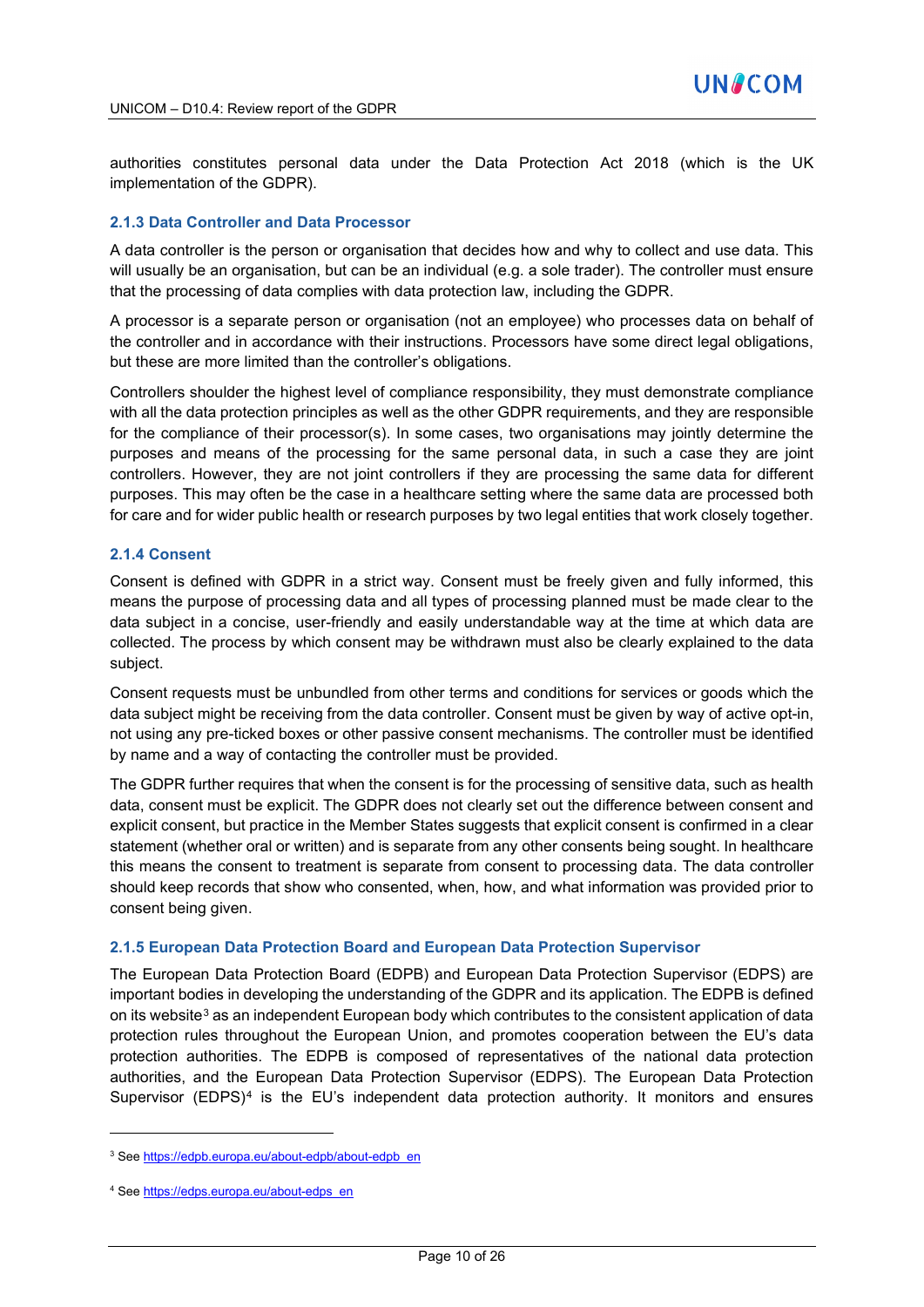compliance with the GDPR when the EU institutions and bodies process the personal information of individual and advises EU institutions and bodies on all matters relating to the processing of personal data. It is also consulted by the European Commission on proposals for legislation and international agreements which might impact on data protection and privacy.

#### **2.2 Material and territorial scope of the GDPR**

The opening chapter of the GDPR also defines the material and territorial scope of the GDPR in Articles 2 and 3. With respect to material scope it states that the GDPR applies to the processing of personal data wholly or partly by automated means and to the processing of personal data which form part of a filing system or are intended to form part of a filing system, whether by automated or other means.

In terms of territorial scope the law applies to the processing by a controller or processor carried out in the context of the activities of an establishment of that controller or processor in the Union, regardless of the actual place of the processing. In order to clarify this scope the EDPB provides a Guideline<sup>5</sup>, which includes several examples, one of which described a pharmaceutical company with headquarters in Stockholm which has located all its processing activities with regards to its clinical trial data in its branch based in Singapore. Even though the data processing activities take place in Singapore, the processing is carried out in the context of the activities of the pharmaceutical company in Stockholm i.e. of a data controller established in the Union, and accordingly the GDPR applies to the processing that takes place in Singapore.

Where the data controller has no EU presence, the GDPR will still apply whenever an EU resident's personal data is processed in connection with goods or services offered to him or her; or, when the behaviour of individuals within the EU is "monitored". This will be relevant to many apps which track location, as well as localised advice services.

It applies also to any processing of data of an individual in the EU, regardless of their citizenship. The wording of Article 3(2) refers to "personal data of data subjects who are in the Union". This provision of the GDPR reflects EU primary law which also lays down a broad scope for the protection of personal data, not limited to EU citizens, with Article 8 of the Charter of Fundamental Rights providing that the right to the protection of personal data is not limited but is for everyone<sup>6</sup>.

#### *What does Chapter 1 of the GDPR mean for UNICOM?*

*The UNICOM project seeks to support the use of IDMP in information systems used in providing healthcare services. Such services will be subject to the GDPR when they include the use of identifiable patient information.*



*The Unicom project will undertake trials which will process identifiable patient information, such trials must be conducted in accordance with the GDPR.*

*When a service using IDMP is used, such as ePrescription/dispensation service, if the data subject is in the EU, the service provider will be subject to the GDPR, regardless of where the service provider is geographically located.*

<span id="page-10-0"></span><sup>5</sup> Guidelines 3/2018 on the territorial scope of the GDP[R https://edpb.europa.eu/our-work-tools/our](https://edpb.europa.eu/our-work-tools/our-documents/riktlinjer/guidelines-32018-territorial-scope-gdpr-article-3-version_en)[documents/riktlinjer/guidelines-32018-territorial-scope-gdpr-article-3-version\\_en](https://edpb.europa.eu/our-work-tools/our-documents/riktlinjer/guidelines-32018-territorial-scope-gdpr-article-3-version_en)

<span id="page-10-1"></span> $6$  Charter of Fundamental Right of the European Union, Article 8(1) "Everyone has the right to the protection of personal data concerning him or her".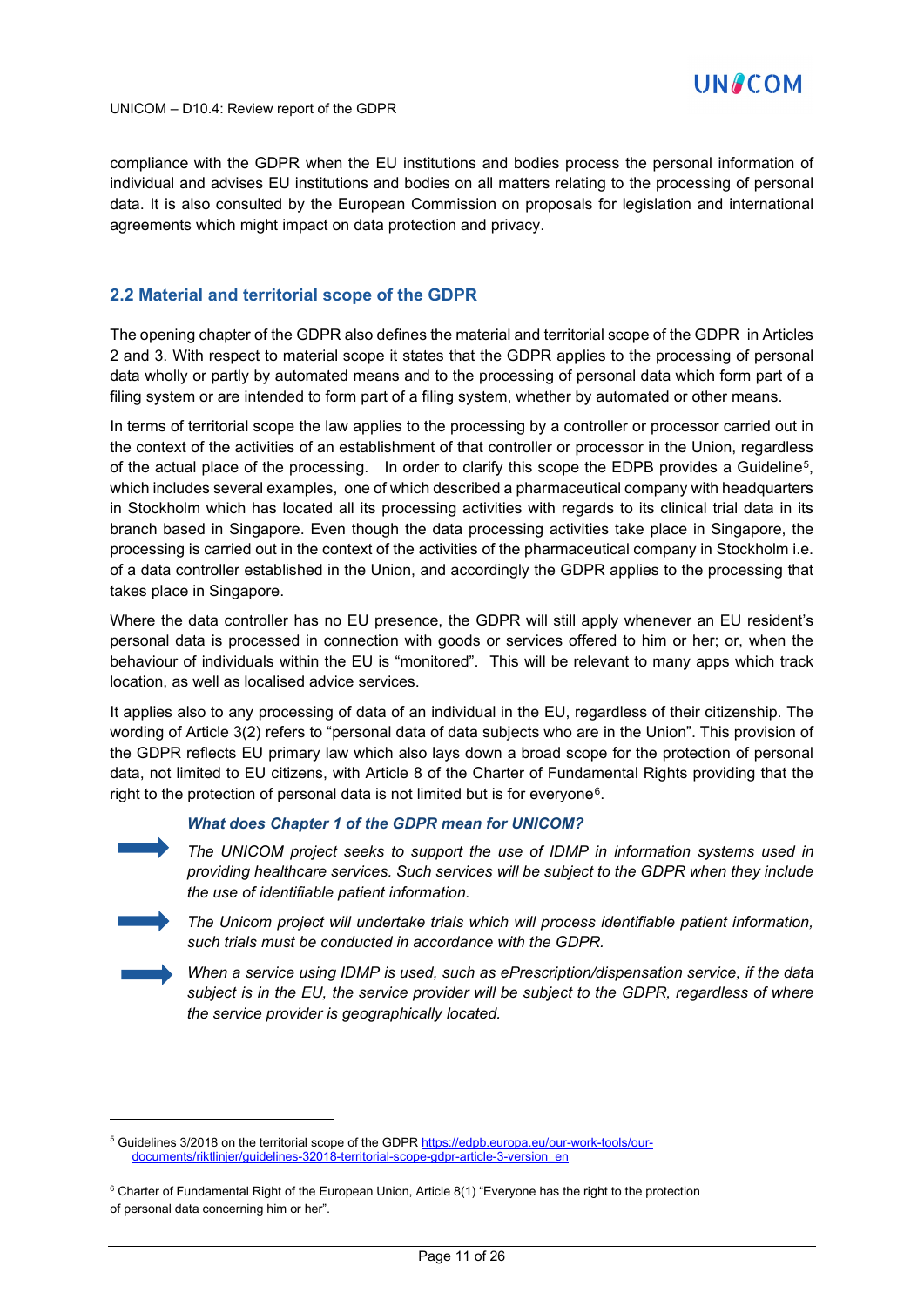#### **2.3 The principles relating to the processing of personal data**

The core principles of data processing are set out in Chapter 2 (Article 5) of the GDPR. Article 5 lists seven key principles which lie at the heart of the general data protection regime. They are set out in full in Box 1:

| <b>BOX 1: Article 5 of the GDPR</b>                                                  |                                                                                                                                                                                                                                                     |  |  |
|--------------------------------------------------------------------------------------|-----------------------------------------------------------------------------------------------------------------------------------------------------------------------------------------------------------------------------------------------------|--|--|
|                                                                                      |                                                                                                                                                                                                                                                     |  |  |
|                                                                                      | 1) Personal data shall be:                                                                                                                                                                                                                          |  |  |
|                                                                                      |                                                                                                                                                                                                                                                     |  |  |
| a)                                                                                   | processed lawfully, fairly and in a transparent manner in relation to the data<br>subject ('lawfulness, fairness and transparency');                                                                                                                |  |  |
| b)                                                                                   | collected for specified, explicit and legitimate purposes and not further<br>processed in a manner that is incompatible with those purposes; further processing<br>for archiving purposes in the public interest, scientific or historical research |  |  |
|                                                                                      | purposes or statistical purposes shall, in accordance with Article 89(1), not be<br>considered to be incompatible with the initial purposes ('purpose limitation');                                                                                 |  |  |
| $\mathsf{C}$ )                                                                       | adequate, relevant and limited to what is necessary in relation to the purposes                                                                                                                                                                     |  |  |
|                                                                                      | for which they are processed ('data minimisation');<br>accurate and, where necessary, kept up to date; every reasonable step must be                                                                                                                |  |  |
| d)                                                                                   | taken to ensure that personal data that are inaccurate, having regard to the                                                                                                                                                                        |  |  |
|                                                                                      | purposes for which they are processed, are erased or rectified without delay                                                                                                                                                                        |  |  |
|                                                                                      | ('accuracy');                                                                                                                                                                                                                                       |  |  |
| e)                                                                                   | kept in a form which permits identification of data subjects for no longer than is                                                                                                                                                                  |  |  |
|                                                                                      | necessary for the purposes for which the personal data are processed; personal                                                                                                                                                                      |  |  |
|                                                                                      | data may be stored for longer periods insofar as the personal data will be processed                                                                                                                                                                |  |  |
|                                                                                      | solely for archiving purposes in the public interest, scientific or historical research                                                                                                                                                             |  |  |
|                                                                                      | purposes or statistical purposes in accordance with Article 89(1) subject to                                                                                                                                                                        |  |  |
|                                                                                      | implementation of the appropriate technical and organisational measures required                                                                                                                                                                    |  |  |
| by this Regulation in order to safeguard the rights and freedoms of the data subject |                                                                                                                                                                                                                                                     |  |  |
|                                                                                      | ('storage limitation');                                                                                                                                                                                                                             |  |  |
| f)                                                                                   | processed in a manner that ensures appropriate security of the personal data,                                                                                                                                                                       |  |  |
|                                                                                      | including protection against unauthorised or unlawful processing and against<br>accidental loss, destruction or damage, using appropriate technical                                                                                                 |  |  |
|                                                                                      | or<br>organisational measures ('integrity and confidentiality').                                                                                                                                                                                    |  |  |

2) The controller shall be responsible for, and be able to demonstrate compliance with, paragraph 1 ('accountability').

#### **2.3.1 Understanding the core principle in a healthcare setting**

Healthcare providers, whether public or private, in a consumer setting (such as a pharmacy) or a specialist setting (such as a hospital) are bound by the requirements of the GDPR and must respect the data rights of any person to whom they provide services. Third parties who do not have a direct relationship with a patient, such as a public authority with administrative responsibility for healthcare services, or a research organisation with access to a patient's data, will also be bound by the GDPR if the data they are processing identify or permit identification of a natural person. This means that healthcare service providers, and all those who process identifiable patient information on their behalf, must be fair and transparent in their data processing. Healthcare provision is often intimately tied up with data collection - in fact almost every encounter between a healthcare professional and patient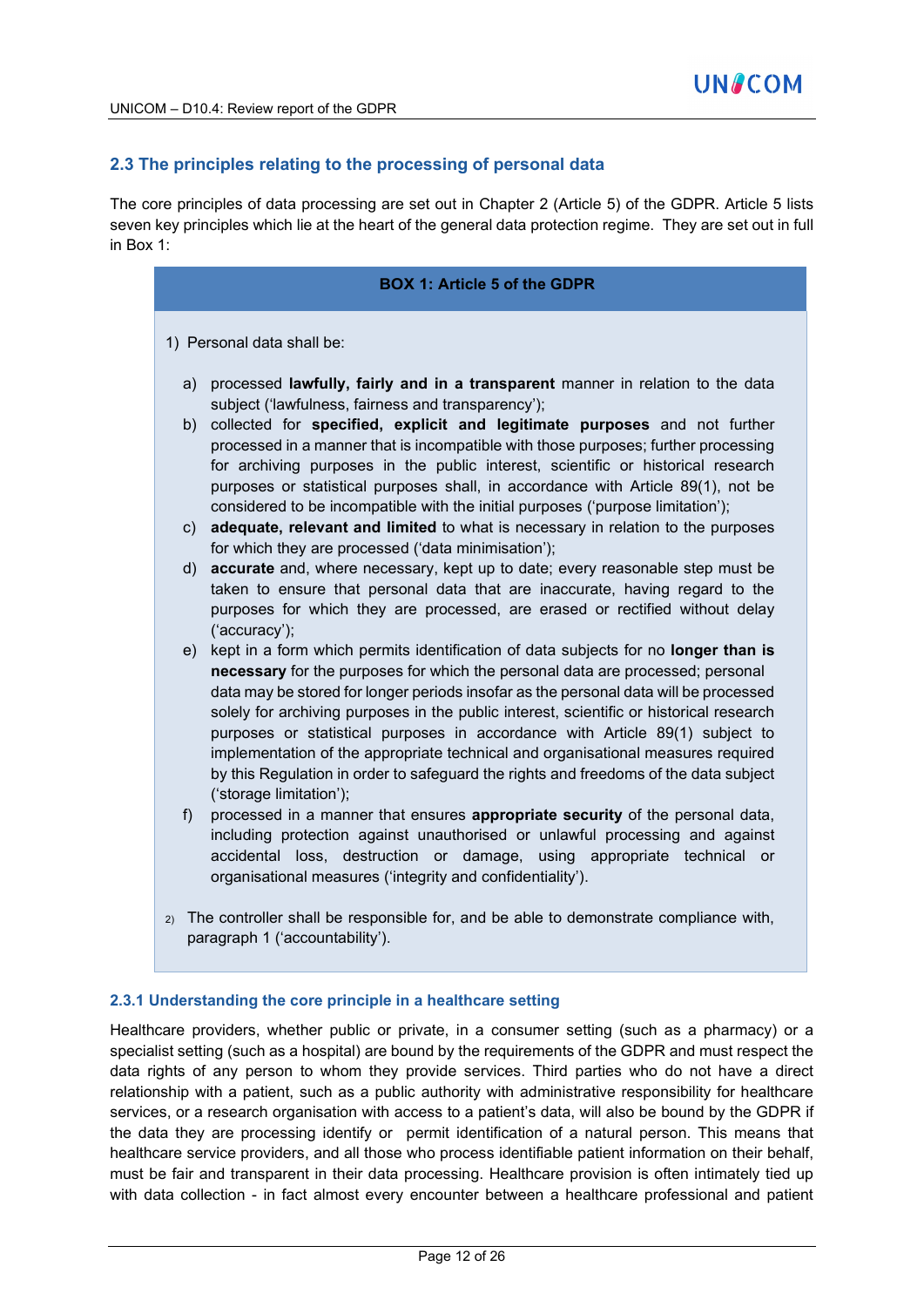begins with the anamnesis, the taking of the medical history during which a great deal of sensitive personal information will be revealed.

In order to be fair and transparent the purpose of processing data must also be clear, noting that in a healthcare setting there may be several purposes – to provide care, to support the administrative aspects of care provision such as reporting and billing, as well as wider health system management purposes and research purposes. All these purposes will not be readily apparent to a patient and should be explained in patient information notices.

Article 5 also requires that the data must be adequate to meet the needs of the stated purpose and that only data that are relevant for the purpose are collected; the data must be kept only as long as they are needed to meet that purpose. These requirements are not as difficult to satisfy in the healthcare setting, as adequacy of data in healthcare may be widely interpreted, as a clinician will often need as much information as possible to treat a patient in a holistic manner. Many Member States have sectoral laws which define how long data must be kept, which will often be for a period of years after last treatment or after the patient's death.

The data must also be accurate, kept up to date and stored in a secure manner. The requirement for accuracy poses few problems in healthcare, as the act of providing care itself demands that the information is accurate and up to date. In fact, the emphasis on these qualities mean that data are often collected repeatedly by different healthcare providers because each provider want to be sure they have accurate and up to date information to hand. The need to keep data in a secure manner is also well established in healthcare settings, but as data breaches have shown, often simple human mistakes compromise data security, rather than artful cyber-attacks.

#### *What do the core principles mean for UNICOM?*

- *Meeting the GDPR requirements means that all the purposes to which data may be put should be made clear to the patient. This means providing information to patients that outlines not only the primary purpose of collecting data to provide care, but also the secondary purposes of health system management and potential further research if it is appropriate to do so.*
- *Care must be taken to collect an adequate amount of information to meet the needs of the stated purpose and data must be kept only as long as necessary for the stated purpose. These requirements must be understood in the context of health sector legislation which may require certain data to be collected and stored for a defined period of time.*

*It requires that the IT system(s) used, and programmes and applications used in it, must be*  designed and built with data protection principles in mind and with the capacity to meet not *only the security requirements of the GDPR, but also of related EU legislation such as the Network Information Security Directive 2016/1148/EU.*

*Security includes physical security of premises, demanding that computer screens are not visible to unauthorised persons, that conversations cannot be overheard, and that rooms and premises can be secured against the theft of devices that store data. It also means that staff must be educated about their data protection duties and supported in executing them.*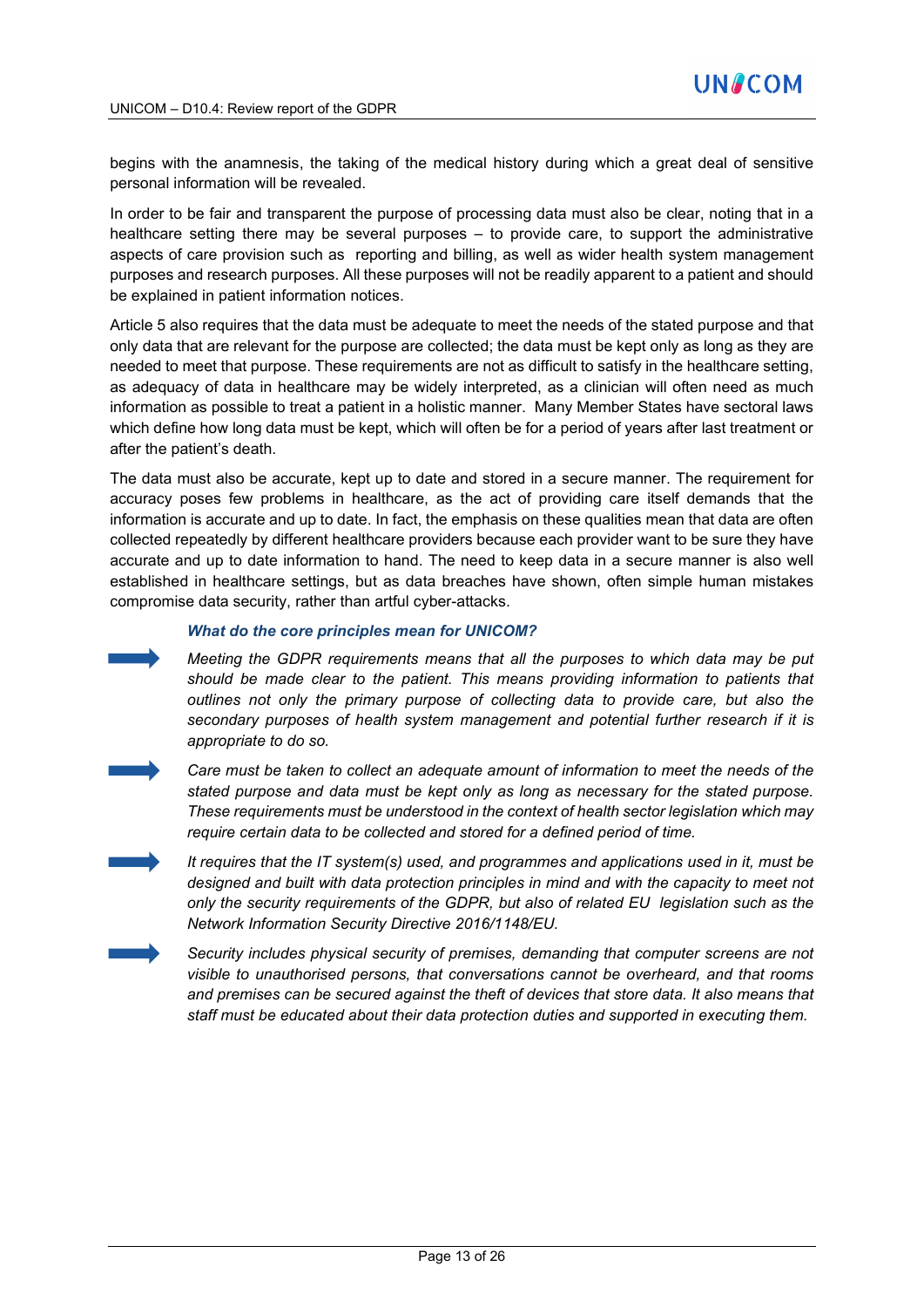#### **3 The legitimation of processing health-related data**

The GDPR requires that data collection and processing must be legitimated by reference to one of the legal bases for processing personal data set out in Article 6(1) GDPR. Where the data are sensitive data, which includes all data relating to health, one of the legal bases set out in Article 9(2) GDPR must *also* be satisfied.

All data controllers must be able to point the legal base(s) being used for any data processing. Box 2 sets out the six legal bases of Article 6(1) and the seven legal bases for processing sensitive data relevant to health-related data. Article 9(2) includes ten legal bases in total, however 9(2)(d) applies to processing details of membership of a political, philosophical, religious or trade union bodies and will therefore not include healthcare information; while 9(2)(e) and (f) concern data that have been made public by the data subject or data are to be used for establishing a legal claim or by a court acting in a judicial capacity, while these actions may include health related information, these legal bases are not addressed to data controllers in a healthcare setting.

#### **Box 2: Article 6(1) of the GDPR**

(1) Processing shall be lawful only if and to the extent that at least one of the following applies:

- a) The data subject has given **consent** to the processing of his or her personal data for one or more specific purposes;
- b) Processing is necessary for the **performance of a contract** to which the data subject is party or in order to take steps at the request of the data subject prior to entering into a contract;
- c) Processing is necessary for **compliance with a legal obligation** to which the controller is subject;
- d) Processing is necessary in order to protect the **vital interests** of the data subject or of another natural person;
- e) Processing is necessary for the performance of a task carried out in the **public interest** or in the exercise of official authority vested in the controller;
- f) Processing is necessary for the purposes of the **legitimate interests** pursued by the controller or by a third party, except where such interests are overridden by the interests or fundamental rights and freedoms of the data subject which require protection of personal data, in particular where the data subject is a child. When relying on this legal basis, an assessment of the necessity and the purpose of the processing operation as well as a balancing test between the interest of the data subject against those of the controller and third parties are required.

#### **Box 3: Article 9 of the GDPR**

(1) Processing of personal data revealing racial or ethnic origin, political opinions, religious or philosophical beliefs, or trade union membership, and the processing of genetic data, biometric data for the purpose of uniquely identifying a natural person, data concerning health or data concerning a natural person's sex life or sexual orientation shall be prohibited.

(2) Paragraph 1 shall not apply if one of the following applies:

a) The data subject has given **explicit consent** to processing those personal data for one or more specified purposes, except when Union or Member State law provides that the data subject cannot give consent.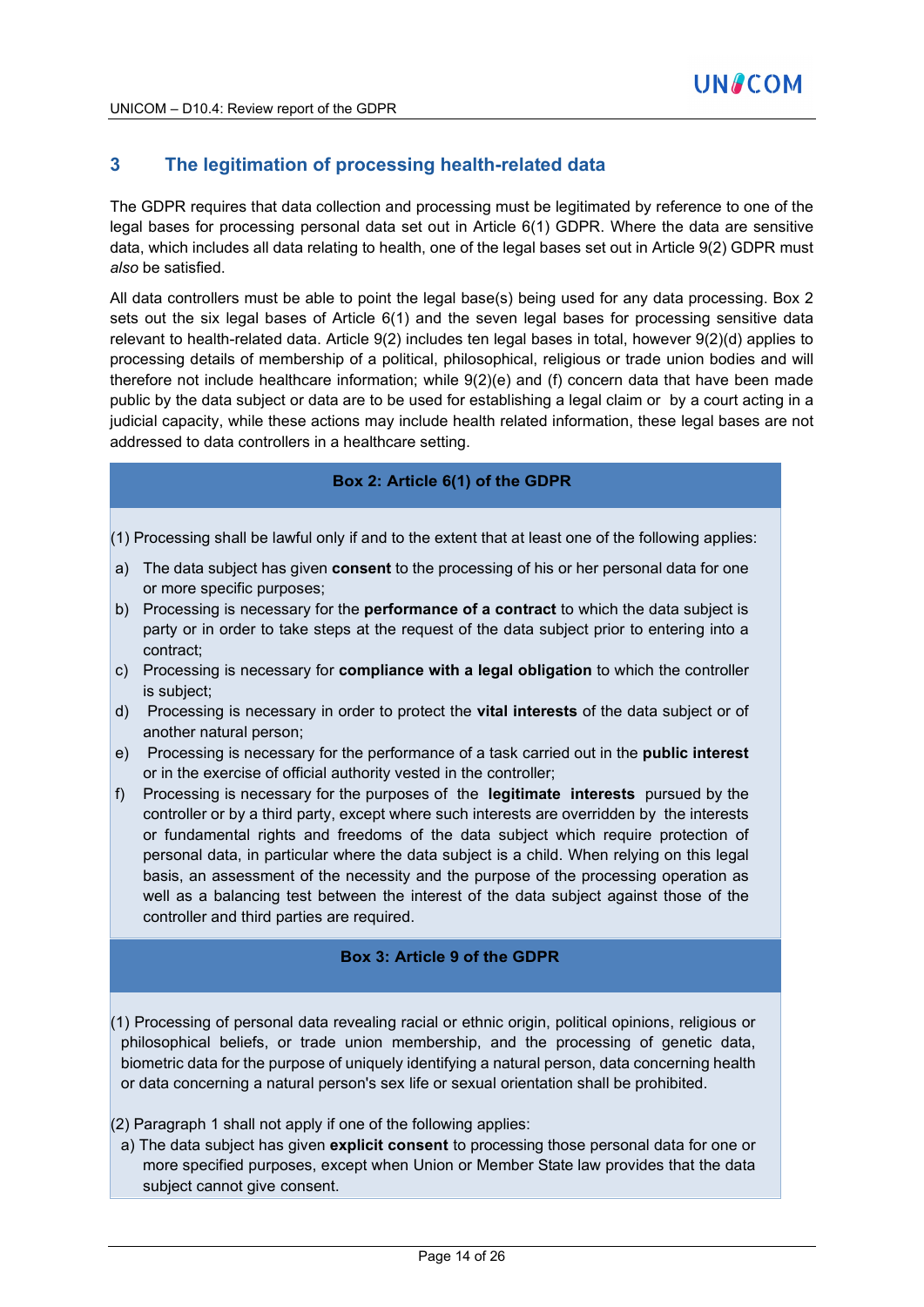- (b) Processing is necessary for the purposes of carrying out the obligations and exercising specific rights of the controller or of the data subject in the field of employment and **social security and social protection law** in so far as it is authorised by Union or **Member State law** or a collective agreement pursuant to Member State law providing for appropriate safeguards for the fundamental rights and the interests of the data subject.
- (c) Processing is necessary to protect the **vital interests of the data subject or of another natural person** where the data subject is physically or legally incapable of giving consent
- (g) Processing is necessary for reasons of **substantial public interest**, on the basis of Union or **Member State law** which shall be proportionate to the aim pursued, respect the essence of the right to data protection and provide for suitable and specific measures to safeguard the fundamental rights and the interests of the data subject
- (h) Processing is necessary for the purposes of **preventive or occupational medicine, for the assessment of the working capacity of the employee, medical diagnosis, the provision of health or social care or treatment or the management of health or social care systems and services** on the basis of Union or **Member State law** or pursuant to contract with a health professional and subject to the conditions and safeguards.
- (i) Processing is necessary for reasons of **public interest in the area of public health**, such as protecting against serious cross-border threats to health or ensuring high standards of quality and safety of health care and of medicinal products or medical devices, on the basis of Union or **Member State law** which provides for suitable and specific measures to safeguard the rights and freedoms of the data subject, in particular professional secrecy.
- (j) Processing is necessary for **archiving purposes in the public interest, scientific or historical research purposes or statistical purposes in accordance with Article 89(1)**  based on Union or Member State law which shall be proportionate to the aim pursued, respect the essence of the right to data protection and provide for suitable and specific measures to safeguard the fundamental rights and interests of the data subject.

As noted in the definitions, the GDPR distinguishes between ordinary personal data and sensitive personal data, which is defined in Article 4 as any data related to the physical or mental health of an individual, including data generated in the context of providing health services which reveal information about his or her health status. In a healthcare setting of any type, the data controller will therefore have to find a legal base in both Article 6(1) and Article 9(2).

In order to understand which combination of legal bases in Articles 6(1) and 9(2) are appropriate for a specific act of health-related data processing, it is important to distinguish between primary and secondary purposes of data processing. The primary purposes are those to which data are put soon after collection and will, in a healthcare setting, usually be directly related to care provision. The same data may later be used for secondary purposes such as billing, health system management and planning, or research related such as pharmacovigilance or scientific research. The two uses of data are discussed in further detail below.

#### **3.1 Processing data for care provision - primary purpose**

When data are collected, or generated, in a healthcare setting such as a doctor's office or a care facility, or in an on-line care setting (such as a remote consultation) they are often used first for the purpose directly presented to the data subject at the time of data collection. Although the data collected at the point of care will usually be used in that setting, it may also need to be shared with other care providers for the continuity of care, with administrative services and in some cases also across EU borders when patients receive care in a Member State other than their usual Member State of residence.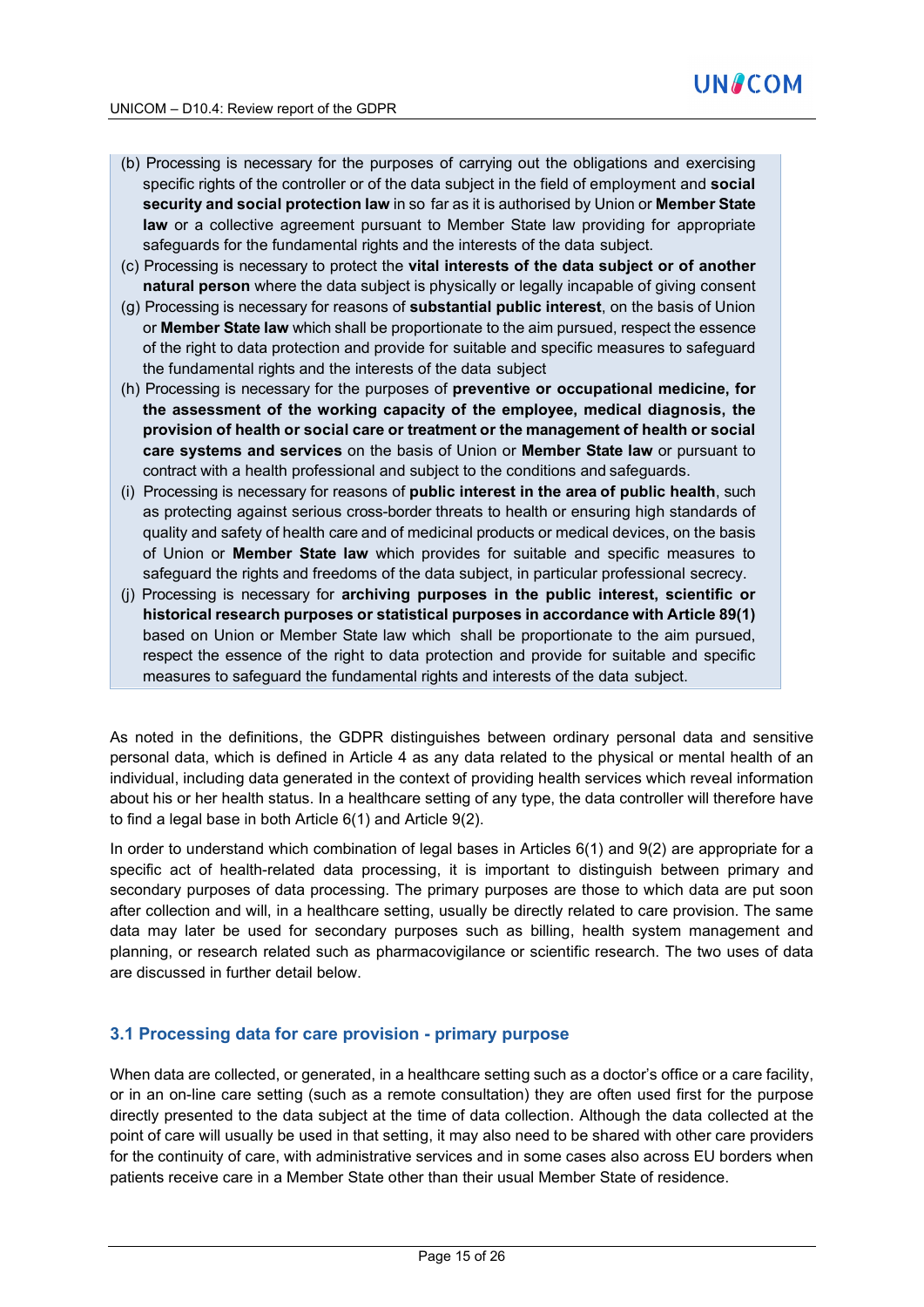Depending on any sector specific law that may exist in a Member State, the legal basis given for processing data in a healthcare setting for the purposes of care provision will vary between Member States and may also vary between different types of service providers - pharmacists, hospitals, private doctors may be governed by different requirements.

The GDPR does not prescribe which combination of legal bases in Article 6(1) and 9(2) should be used when a healthcare professional processes health related data, and research has shown that a wide range of combinations is used across the EU, which has led many to argue that the GDPR is fragmented and the high level of harmonisation of legislation usually expected to result from the adoption of a Regulation has not been achieved for the GDPR in the context of health-related data.<sup>[7](#page-15-0)</sup>

Articles 6(1)(a) and 9(2)(a) provide consent as one of the legal bases for data processing. Despite the fact that this is the first legal base named and also because consent is widely used to legitimate data processing outside the healthcare setting (note for example to consent boxes that appear whenever a web site is accessed), consent is rarely used as the legal basis for the processing of health related information by a healthcare professional. This is primarily because it is difficult to meet the requirement that the consent to data processing in a healthcare setting is freely given. It is difficult to provide care to a patient without information about the patient's history, accordingly, sharing such history may not be a free choice if the patient wants to be cared for. Furthermore, the GDPR notes that consent may not be appropriate where there is imbalance between the data subject and the controller, in particular where the controller is a public authority.

In the healthcare setting it is far more common that the legitimation for processing health data is found in national level legislation adopted in accordance Article 6(1) (c) or (e) and 9(2)(b), (g), (h), or (i). A study on the use of the GDPR in the healthcare setting across all Member States published in 2020<sup>[8](#page-15-1)</sup> found that the most frequently used legal bases for legitimating the processing of health-related data for care provision were Article  $6(1)(c)$ ) used in conjunction with Article  $9(2)(h)$ . This combination was reported in 20 Member States, with four giving this as the only legal base used to legitimate data processing.

It is worth noting that the legal base of vital interest (Article  $6(1)(d)$  and  $9(2)(c)$ ) will be used rarely, as it is reserved for cases of significant need. Recital 46 clarifies that the vital interests legal base applies when processing data is necessary to protect an interest which is essential for the life of the data subject or that of another natural person and where the processing cannot be based on another legal basis.

#### *Which legal bases are most likely to be used where IDMP identifiers and UNICOM based solutions are used in care provision?*

*A legal base in Article 6(1) and Article 9(2) must be referenced by the data controller to legitimate the processing of health-related data for care purposes. In some cases this will be consent (Article 6(1)(a) and 9(2)(a)), but in most cases national legislation governing healthcare services will exist, meaning that Article 6(1)(c)) used in conjunction with Article 9(2)(h) will often be the legal base.*

*The data controller in a healthcare setting using a workflow system that includes IDMP identifiers must take due note of national legislation as well as GDPR.*

*In the context of providing a prescription for a medicine, or dispensing such a medicine, it is very likely that the healthcare professional will need to comply with administrative rules on prescribing and dispensing of medicinal products, which require the creation of a written prescription which is stored and communicated to payer organisations as well as oversight bodies.*

<span id="page-15-0"></span> $7$  Not yet published, reference will be supplied on publication

<span id="page-15-1"></span><sup>&</sup>lt;sup>8</sup> Not yet published, reference will be supplied on publication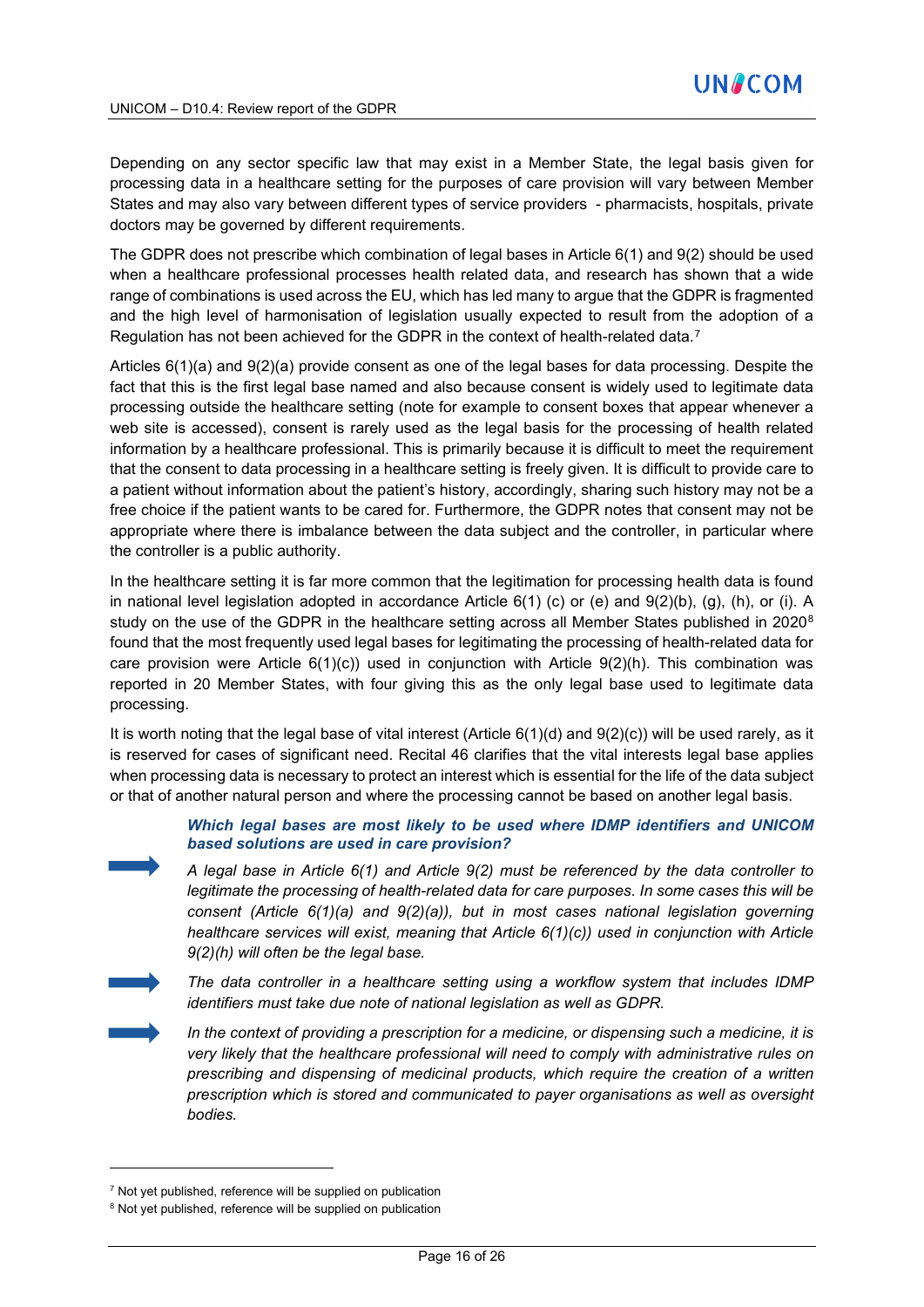#### **3.2 Processing data for secondary purposes**

#### **3.2.1 Secondary processing for health system management**

It is widely acknowledged that safe, efficient and sustainable healthcare systems are highly dependent on data<sup>9</sup>. As well as being used for the primary purpose of providing care, health-related data are also used for healthcare system planning, supervision and improvement.

The UNICOM project seeks to ensure that the use of IDMP can support such use of data, notably for wider public health purposes including planning, management, administration and improvement of health and care systems; prevention or control of communicable diseases; protection against serious threats to health and ensuring high standards of quality and safety of healthcare and of medical products and medical devices. Such purposes entail the re-use of health data that were collected initially in the context of providing care, but which can later be re-used for secondary use exercised by public entities such as national health systems, statutory payers, public health bodies and by regulators such as medicines agencies.

In many cases such secondary use will be set out in national level sector specific legislation, in some cases adopted in accordance with EU level legislation. This would be the case, for example, where prescription data are re-used in the context of pharmacovigilance. Although pharmacovigilance is based on an EU directive (2010/84/EU), the directive does not state that personal data may be processed for this purpose, accordingly in most Member States legislation has been put in place to allow such secondary use.

#### *Which legal bases are most likely to be used where IDMP identifiers and UNICOM based solutions are in the context of secondary processing for health system management?*

*The data controller in a healthcare setting using a workflow system that includes IDMP identifiers must take due note of national legislation as well as GDPR.*

- *Where data are further processed to report to public authorities the data controller will need to cite reliance on Article 6(1)(c) or (e) and 9(2)(h) or (i) identifying the relevant national legislation that has been enacted to address such further processing.*
- *Where data are further processed by private sector actors, such as insurers, the legal bases may be Article 6(1)(f) - legitimate interest and 9(2)(h) – healthcare.*
- *If no such legislation exists, patient consent would need to be obtained for sharing nominative data with public authorities, or the data would need to be fully anonymised.*

#### **3.2.2 Secondary processing for scientific research**

Health-related data are often also further processed for scientific research purposes rather than for a health system management task. Article 6(4) states that data can only be further processed for a purpose other than the purpose stated at the time of collection if it is compatible with that purpose. When it comes to research, this should be read in conjunction with Article 5(1)(b) which carves out a privileged position for scientific research, stating that further processing for scientific research purposes in accordance with Article 89(1) is not considered incompatible with the principle purpose.

In some Member States legislation has been adopted which allows for secondary use of data for research by reasons of public interest in research. Where such legislation exists Article 6(1)(e) and

<span id="page-16-0"></span><sup>9</sup> Delvaux et al 2019, OECD 2019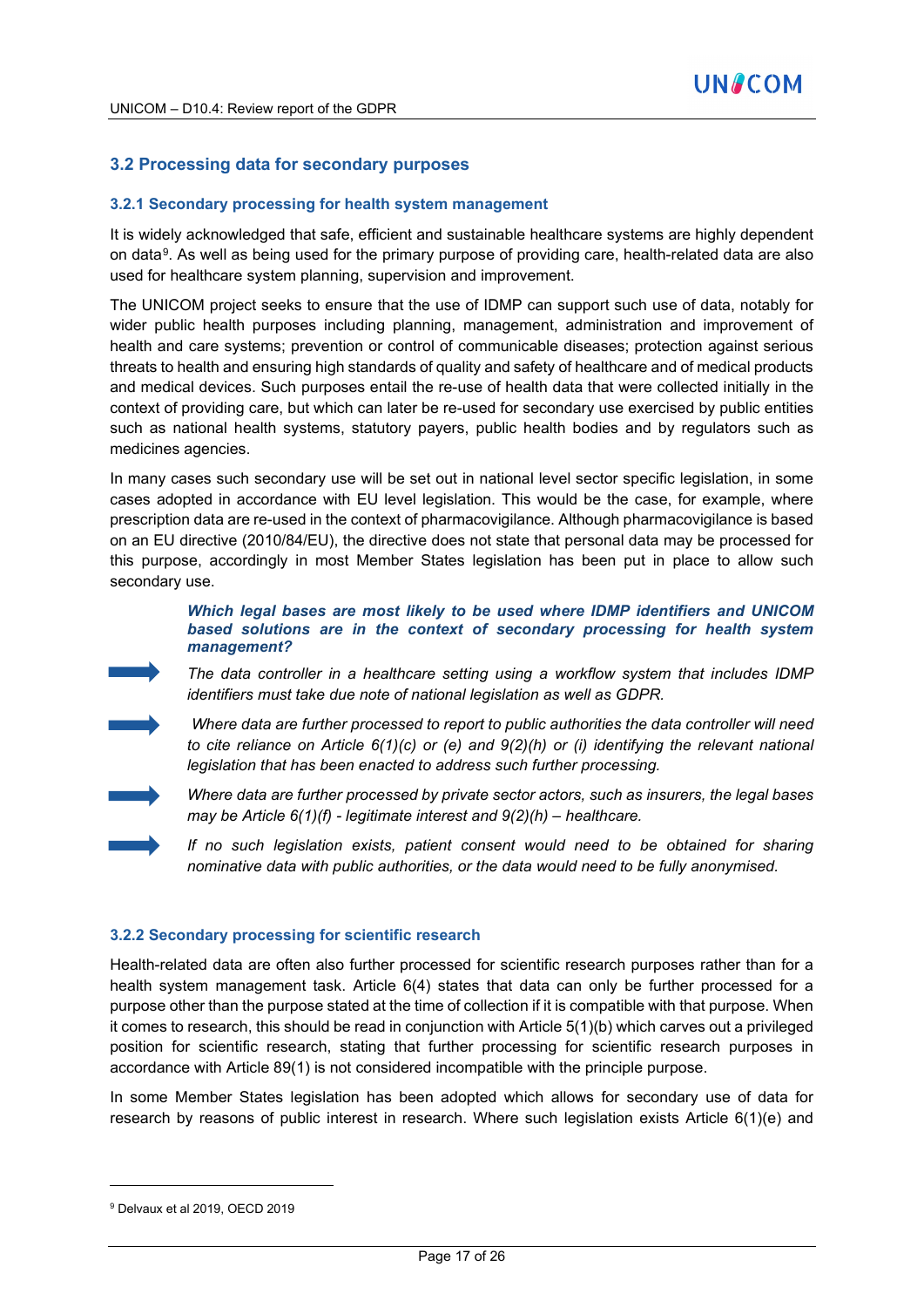9(2)(i) may be cited as the legal bases in GDPR. In many countries such legislation is however applicable only to public bodies.

The GDPR creates in Article 9(2)(j) and Article 89(1) a wide margin for national legislators to specify safeguards and derogations in the context of research. Where therefore a data controller wants to use the data generated in the context of healthcare provision for scientific research that cannot rely on the public interest provision of Article 9(2)(i), the national level laws on access to data for research purposes will provide the only legal basis for such further processing of data for research purposes. These can only be circumvented if patient consent to use the data for research is granted, or the data are fully anonymised. However, wide variation exists between Member States in the national level legislation they have implemented, and as a result data exchange between Member States for research purposes is often difficult.

> *Which legal bases are most likely to be used where IDMP identifiers and UNICOM based solutions are in the context of secondary processing for scientific research?*

*Where data are further processed for scientific research purposes that are in the public interest, the data controller will be able cite to rely on Article 6(1) (e) and 9(2)(c) identifying the relevant national legislation that has been enacted to address such further processing.*

*Where data are further processed for scientific research purposes that are based on a wider public interest, the data controller will need to cite reliance on Article 6(1) (f) and 9(2)(j) identifying the relevant national legislation that has been enacted to address such further processing, in addition technical and organisational safeguards must be adopted, including data minimisation, as set out in Article 89(1).*

*If no such legislation exists, patient consent would need to be obtained for sharing nominative data with public authorities, or the data would need to be fully anonymised.*

#### **3.3 Processing data in a cross-border care setting**

When care is provided in a cross border setting the GDPR will apply alongside any special rules adopted for the particular cross-border setting. The Cross Border Care Directive (2011/24/EU) is the legal basis for cross-border healthcare provision within the EU. It creates the eHealth Network<sup>10</sup>, which is in charge of diverse eHealth objectives, including the cross-border sharing of patient data for ePrescription/Dispensation. For the purposes of the UNICOM project the key legal guidance will come from the eHealth Member States Experts Group, whose legal advisors have prepared various reports, of which the most relevant to date is the eHealth Digital Service Infrastructure Legal Report drafted as part of the eHealth Joint Action<sup>[11](#page-17-1)</sup>.

In a cross-border eHealth setting, the services used will almost certainly have to use electronic identification of patients and healthcare professionals. This demands that the requirements of Regulation EU/910/2014 on electronic identification and trust services for electronic transactions in the internal market (referred to as the eIDAS Regulation) are taken into account. This means that Member States are obliged to recognise notified eID Schemes for online service provision. It stipulates that in cross border cases, authentication assurance levels of eIDs electronic signatures shall be harmonised. As noted by the report of the eHDSI Working Group, once fully implemented, the eIDAS Regulation will create enabling conditions for secure transfer of health data across borders in the EU, e.g. by overcoming the specific challenge that the involved human and organisational actors are usually only

<span id="page-17-0"></span> $10$  Details on the functioning and tasks of the eHealth Network can be found in the Commission Implementing Decision 2011/890/EU

<span id="page-17-1"></span><sup>11</sup> Available at https://ec.europa.eu/health/sites/health/files/ehealth/docs/ev\_20190611\_co222\_en.pdf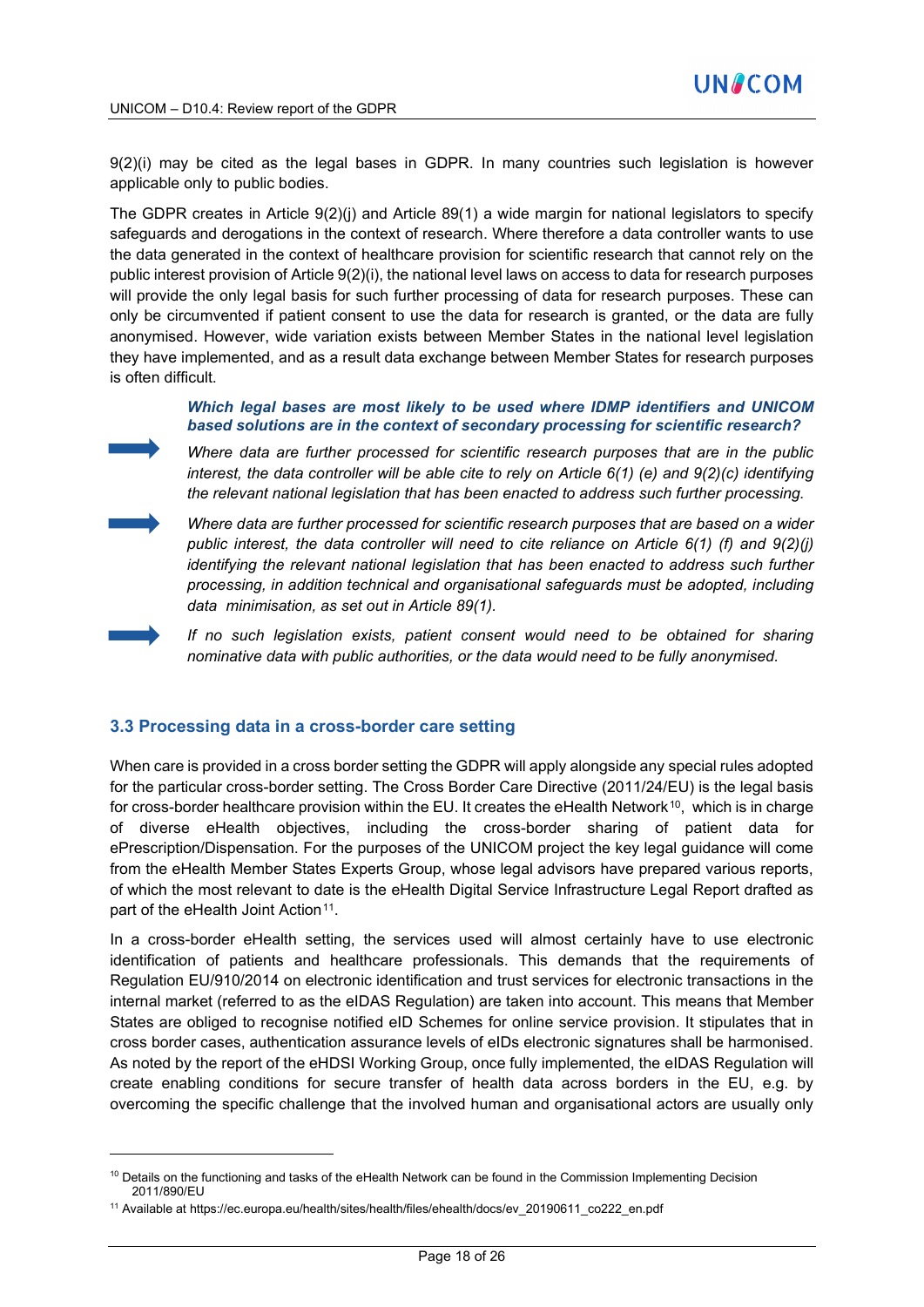recognised within one of the participating countries while being active participants in flows in other countries. The eIDAS Regulation can foster the establishment of regulation-backed cross-border trust relationships between Member States and provide both the identification and authentication of health professionals and patients as well as assure the integrity and confidentiality of the sensitive health data shared cross-border for eHDSI.

*Which legal bases are most likely to be used where IDMP identifiers and UNICOM based solutions are used in a cross-border context?*

*Where data are used for care provision purposes at present the most likely legal bases will be consent as provided for in Articles 6(1)(a) and 9(2)(a), because to date no Member States have adopted specific legislation for such data sharing. However, the interpretation of consent, in particular if this differs between the Member States involved in the care, will depend on the guidance offered by eHealth Member States Experts Group and in due course the implementing legislation for the eHDSI.*

#### **3.4 Data processing in a patient facing app**

The UNICOM project is developing apps that may be used by patients or citizens to help them better understand the medicines they are taking, notably by integrating IDMP into such apps.

As anyone who has downloaded a healthcare app for use on a personal device will know, the processing of personal data in a healthcare app is (or should be) based on consent. In order to be valid, consent must be freely given, specific, informed and unambiguous as defined in Article 4 (11) GDPR.

In some situations, an app will be directly linked to care provided to a patient, such as an app to help diabetes patients manage insulin dosing, or an app to measure output from an implanted device. In such cases the app may be directly linked to the provision of care, and the legal basis for legitimising such data processing will be the same as for the processing of data for care provision, as described in section 3.1 above.

> *Which legal bases are most likely to be used where IDMP identifiers and UNICOM based solutions are used in a cross-border context?*

> *Where an app is made available to patients, valid consent for the processing of data within the app will usually be required. In order to be valid consent, the patient must be fully informed about what data are collected, who has access to them, for what purpose they will be used and for how long they will be stored.*

> *When the use of the app is directly linked to a specific medicine, therapy or device, the processing of data may be the same as for processing data for care provision purposes, such as Article 6(1)(c) or (e) and 9(2)(h) or (i).*



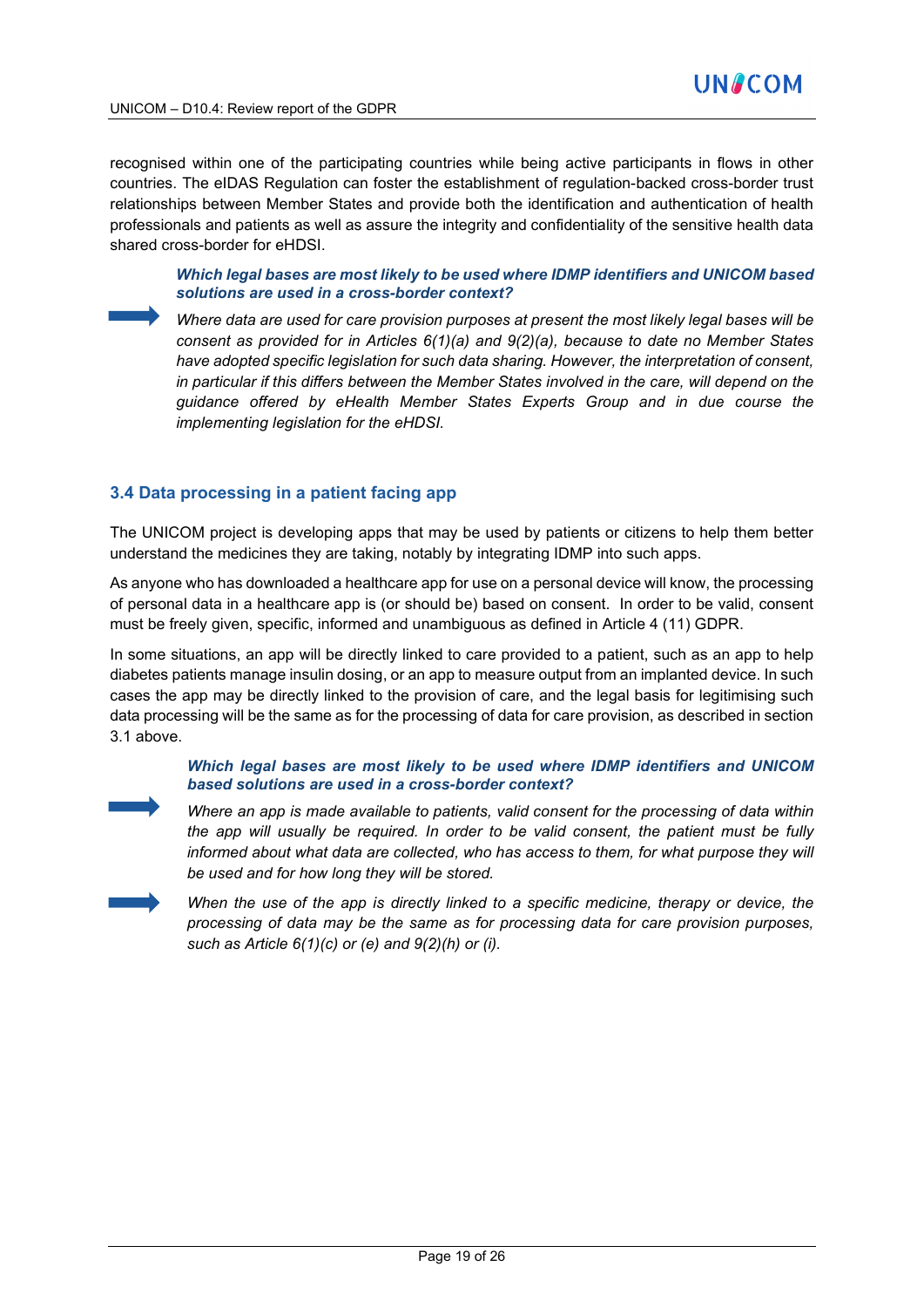### **4 Data Subjects' Rights and the duties of data controllers**

The GDPR sets out a number of rights of the data subject, including the right to access data, rectify mistakes and in some cases have data erased - the so called 'right to be forgotten'. The data subject will in certain cases also have a right of data portability, allowing the data subject to take the data in a machine-readable format from one data controller to another. The GDPR also sets out the duties of data controllers and data processors, defines the circumstances in which data may be transferred outside the EU and also establishes the remedies, liabilities and penalties if data breaches occur.

The rights of data subjects which may be summarised into four broad categories as set out in box 4 below:

#### **Box 4: Data Subjects' Rights**

- **Information and transparency** (Articles 12,13,14): The data subject has the right to be clearly informed why the data is needed, how it will be used and to whom it will be accessible. This includes giving contact details of a person who must be able to respond to a data subject's questions in a timely manner. Where the legitimation for using data is based in the data controller's legitimate interest (Article 6(1)(f)), such legitimate interests must be clearly explained. The data subject must also know for how long data will be stored and must also be informed about the way in which their rights data are processed on the basis of consent, the information provided must be sufficient to make such consent valid.
- **Access** (Article 15) **Rectification** (Article 16) **Erasure** (Article 17) or **Restriction** (Article 18) and **Objection** (Article 21): Article 15 provides that the data controller must provide access in the form of copies of the personal data being processed, and where data are processed electronically such copies should be electronic. The data subject also has several rights to limit the way in which data are processed. The right of rectification means the data controller must correct any inaccuracy the data subject identifies as soon as possible, and to restrict processing while correction takes place. Erasure, also known as 'the right to be forgotten' is available only if the data are no longer necessary for the purposes for which they were collected or when the data subject withdraws consent. However, Article 17(3)(c) states the right shall not apply when data are processed for healthcare provision (Article  $9(2)(h)$ ) or public health purposes (Article  $9(2)(i)$ ), while 17(3)(d) extends the exemption to data processed for scientific research purposes in accordance with Article 89(1). Article 19 requires the data controller to notify any parties who have received data about any correction, restriction or erasure of data. Article 21 provides the right to object to processing, particularly in relation to direct marketing, but limits such right in the context of scientific research.
- **Data Portability** (Article 20): The data subject has the right to receive a portable copy of any data concerning him or her that the data controller holds. This should be provided in a common machine-readable format and must allow the data subject to transfer the data to another data controller. This right is however restricted to data which has been processed on the basis of consent and which is processed by automated means.
- **Automated decision making and profiling** (Article 22): Where data are processed on the basis of public interest or legitimate interest (Articles 6(1)(e) and (f)), the data subject may object to any automated processing where such processing produces legal effects or similarly affects him or her. This right may be limited by national legislation.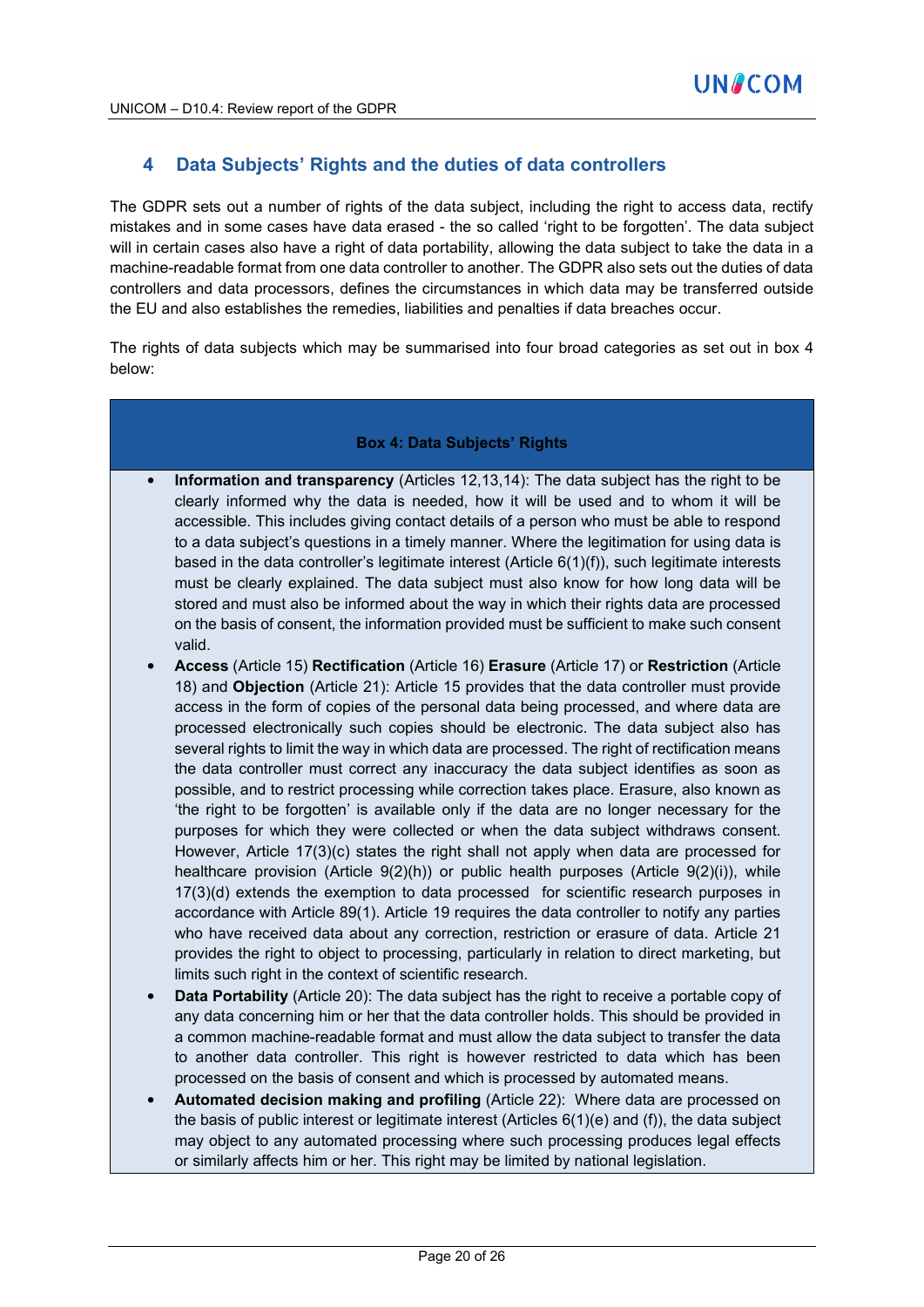#### **4.1 Data subject rights in a healthcare setting**

The rights as described above are general rights that apply to all data subjects and all types of data. When applied to health-related data and in the healthcare setting they must be interpreted in the context of healthcare, where a number of other legal requirements with respect to data will exist at national level. Most importantly this will include regulations that require health-related data to be collected and processed in a particular way, often including minimum retention periods. In most countries there will also be legal provision to facilitate accessing or processing data in an emergency situation where usual rules of providing information to the data subject cannot be adhered to, as well as situations where normal rules of access to data by the patient may be overruled in the interests of protecting the patient or others. Such exceptions are much less common than they once were. Overriding of patients' rights now almost always requires careful justification and documentation, but nevertheless, in the healthcare setting the rights as set out above cannot always be exercised as a matter of absolute right. The GPDR itself foresees this, providing in Article 23 (1) that Union or Member State law may be adopted that limits the rights in Articles 12-22 in certain circumstances, including the interests of public health (Article 23(1)(e). However, such restrictions must respect the fundamental rights and freedoms of individuals and must be necessary and proportionate to the public or individual interests that are being safeguarded. Special reference is made in the GDPR to possible derogations from certain data subject rights when data are processed for scientific research purposes. Article 89(2) provides that Member States may adopt national level legislation that limit the rights of data subjects to access data concerning them, as well as limiting the rights to rectify data, or in some way restrict or object to its use.

#### **4.1**.**1 Transparency and information**

The rights related to transparency and information are not usually directly exercised by patients, but are the result of certain duties that a data controller must inform data subjects about how data are to be processed. In practice these duties are usually discharged when a data controller provides information notices about data collection and processing.

As well as being informed about what the data controller intends to do with the data, the data subject must also be informed about their rights and how to exercise them. Where consent is used as the legal basis for processing the right to withdraw consent must be made clear, and if the data controller loans to use 'legitimate interest' in processing data (Article 6(1)(f)), this must also clearly explained. The data subject must be informed about the means by which to make a complaint about the way in which their data are being handled, this information must be provided in a clear, accessible and intelligible manner, meaning that issues of intellectual capacity to understand as well as physical aspects of accessibility, such as font size in written information, must be taken into account.

Recognising that it is not always possible to provide all this information, some exceptions are allowed. Article 14 provides particular exceptions in the case of further processing of data for research purposes where providing all the information to the data subject would involve a disproportionate effort or impair the objectives of the research (Article 14(5)(b)). However, if use is made of this exception, then the safeguards referred to in Article 89(1) must be observed.

#### **4.1.2 Access, rectification, restriction and erasure**

The rights associated with access, rectification or erasure of records (Articles 15, 16 and 17, respectively), are particularly complex in the case of health-related data and must be understood in the context of healthcare provision and research. Although the GDPR confers these rights as a matter of general principle, in the healthcare setting they have to be understood within a wider framework because a healthcare record is not only a record of data concerning a patient, it is also a record of the professional interventions as well as a reflection of the opinions of the healthcare professionals who interact with the patient. The right of access to information concerning the data subject in a health record is, in most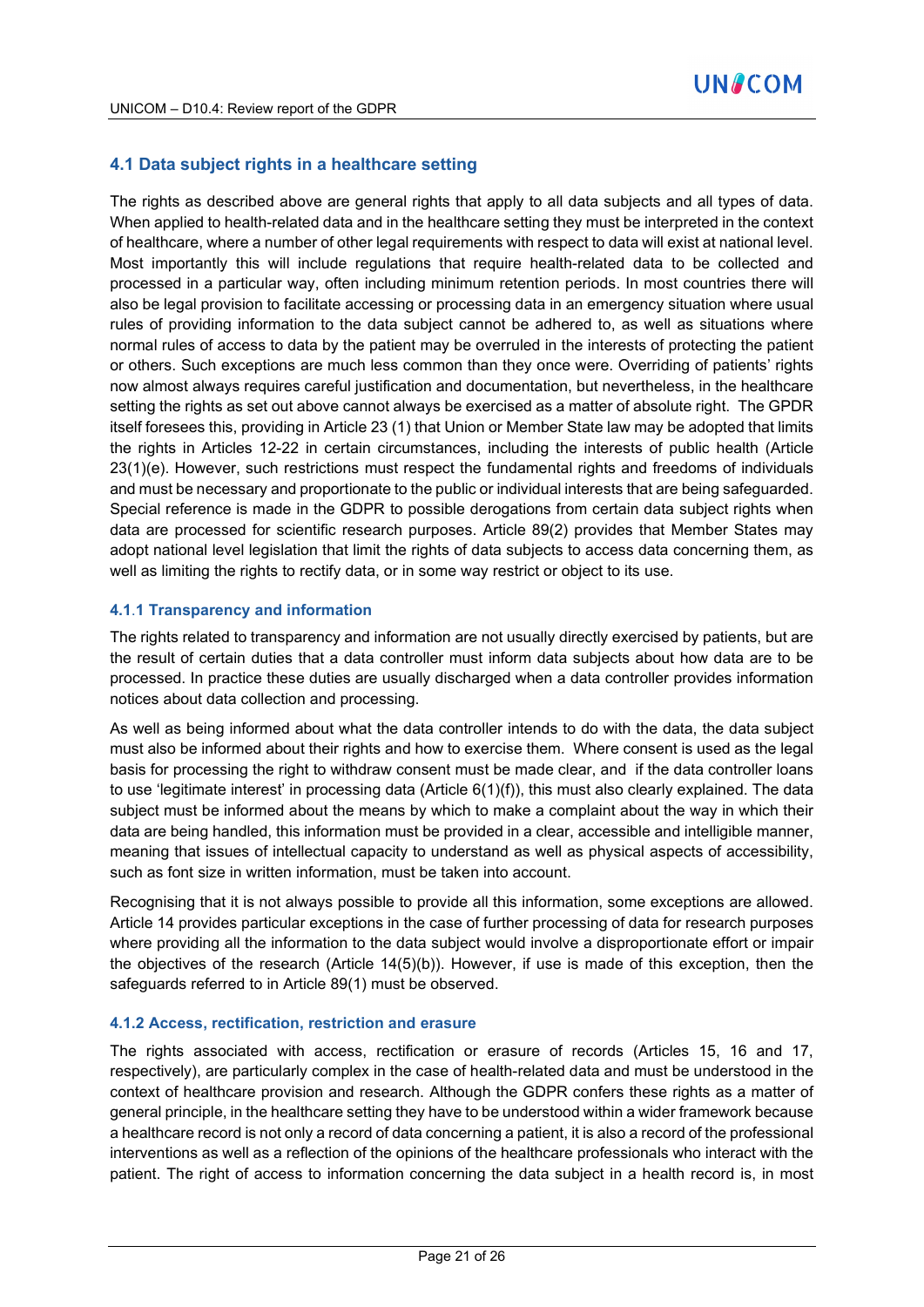countries, enshrined also in patients' rights laws and can usually only be denied when to grant access would be medically detrimental to the patient.

The right to erasure is however more limited. It arises only where the data are no longer necessary for the purpose for which they were originally collected, or when consent was the original legal base of data collection and such consent is withdrawn. Both these cases are unlikely to arise in a healthcare setting, since the purpose of recording patient information is generally patient care and that purpose usually persists at minimum for the lifetime of the patient, and may be relevant well beyond the patient's life time as the health records of antecedents can be important diagnostic aides for living patients.

#### **4.1.3 Portability**

With respect to healthcare, the right to portability is perhaps the most important right from a patient perspective, since it supports the patient in seeking care from a new healthcare professional in his or her own country as well as in other countries. The GDPR creates a general right of portability of data in two situations: when the data have been collected on the basis of consent or for the performance of a contract; and where the data are processed electronically, the latter because the Article 20 specifically notes that portable data must be provided in a machine readable format. The right does not apply to all the data that might exist about a patient in a healthcare setting, as it applies only to the data provided by the data subject and not to additional data that the data controller has created based on the data an individual has provided. In a healthcare setting that could be interpreted to mean that a radiological image must be provided in a portable format, but not necessarily the medical annotation of the image. Note however that access must be provided to that information if patient asks for it, but such access would not have to entail the transfer of the data in a machine-readable format.

In practical terms it is often not easy for a healthcare provider to comply with a request for data portability, not for legal reasons, but because limited use standards in healthcare information technology makes the transfer of data from one healthcare provider to another complex. Furthermore, lack of understanding about the right of portability among healthcare professionals and health system administrators often makes realisation of the right very challenging for patients.

#### **4.1.4 Automated decision making**

Article 22 creates the right not to be subject to a decision based solely on automated processing, if such processing is based on public interest (Article 6(1)(e)) or legitimate interest (Article 6(1)(f)), and if such processing produces legal effects for the data subject. This right has limited application in the healthcare setting because the rule applies to decisions made solely on the basis of automated decision making, which is rare in a healthcare setting where automation tools are usually decision support for healthcare professional, rather than decision replacement. In addition, such tools will often be used on the basis of patient consent, although here the validity of the consent should be addressed carefully as patients will need to understand the way their data are used within the system. Note also, consent to be treated based on an automated decision cannot be bundled with the use of data that it necessarily demands, this must be provided separately.

> *How could the rights granted to patients under the GDPR impact the use of IDMP and related solutions?*

*The solutions and apps developed in the context of the UNICOM project, and other solutions which incorporate the IDMP identifiers will often include the processing of patients' information, and as such will create a situation in which a patient can exercise the rights set out in the GDPR.*

*The right to transparent information about all processing, including potential secondary or*  further processing, should be set out in patient facing information that is understandable and *accessible. This means language, intellectual and physical capacities of patients need to be taken into account.*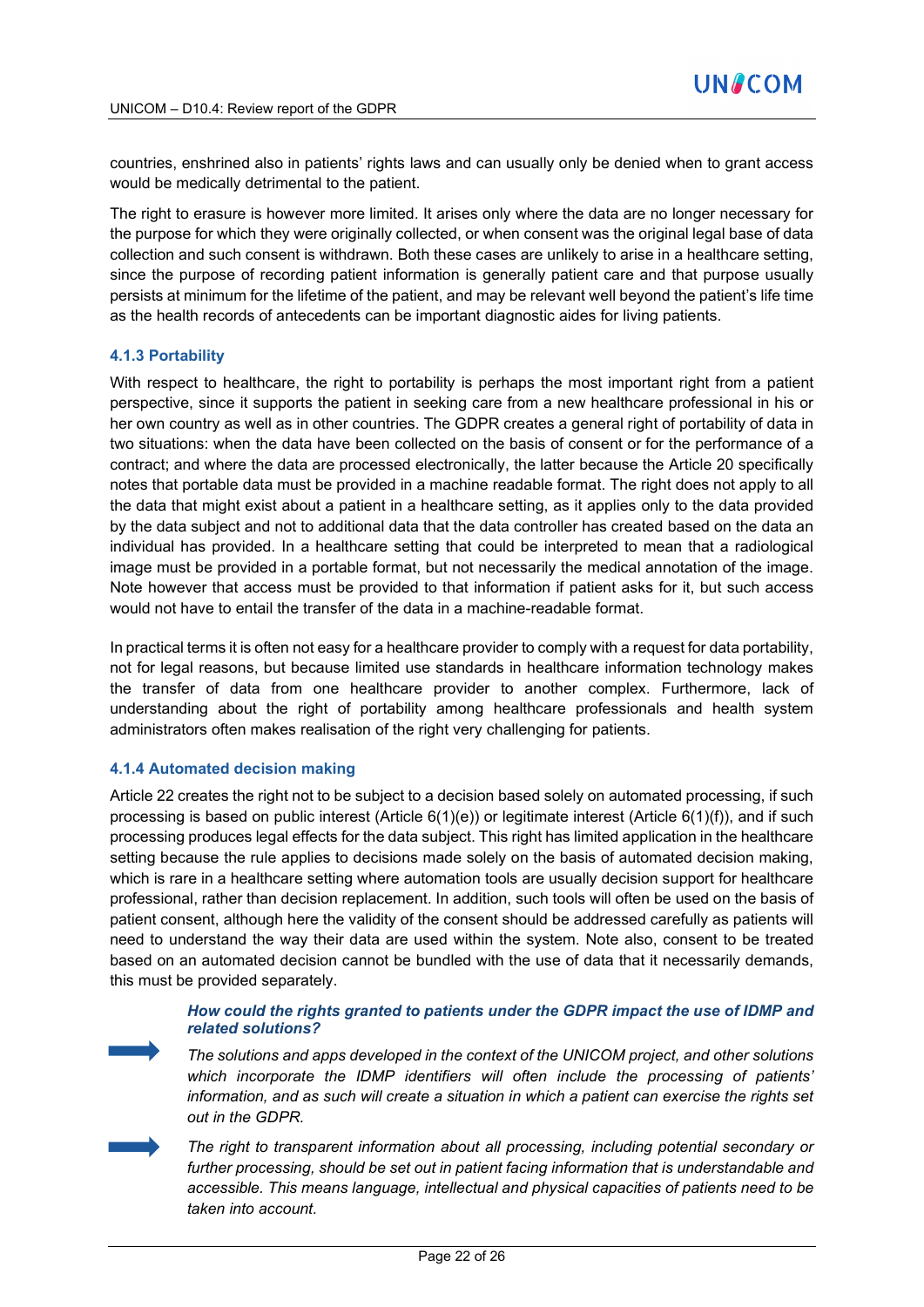*Where secondary use of data is made, suitable additional safeguards must be implemented as set out in Article 89(1), and some of the rights to access, rectification, restriction and objection may be limited insofar as national level legislation allows for this.*

*Where the service is offered on the basis of consent or in the context of the performance of a contract the patient can ask for a portable copy of the data provided to the data controller. This unlikely to be frequently useable in the UNICOM context, but should be borne in mind when apps or services are provided on the basis of consent.*



*In the event that any tools developed in UNICOM, or other tools utilising IDMP, use automated decision-making data controller should review the possible impact of the right not to be subject to such decision making*

#### **4.2 Duties of Data Controllers**

Most of the duties of data controllers have been discussed in the context of data subjects' rights and in relation to the core principles of the GDPR. The data controller is accountable to the data protection authority for the compliance of the organisation with the GDPR and must be able to demonstrate such compliance. This means that he or she must be able to:

- Show that personal data are processed fairly and transparently by demonstrating that adequate information was given to data subjects about the data processing and to be able to identify the legal base for data processing.
- Show that personal data are processed lawfully by identifying the appropriate legal base for data processing and compliance with its specific requirements.
- Show that personal data used in the organisation are accurate, are limited to what is needed for the stated purpose and are not stored for longer than needed for that purpose.
- Show that the integrity and security of data can be respected by demonstrating cyber and physical security in the way data are processed and stored.

The issues related to security are referred to in the GDPR as 'data protection by design and by default'. This issue is dealt with in more detail in deliverable 10.5.

In situations where sensitive data or large volumes of personal data are processed by the organisation, it may be necessary to appoint a Data Protection Officer and conduct a Data Protection Impact Assessment.

#### **4.2.1 Data Protection Officer (DPO)**

The GDPR states in Article 37 that certain organisations must appoint a Data Protection Officer (DPO), although other organisations may choose to do so even if they are not legally required to do so.

A DPO must be appointed if:

- the data processing is carried out by a public authority or body (except for courts acting in their judicial capacity);
- the core activities of the organisation require large scale, regular and systematic monitoring of individuals (for example, online behaviour tracking); or
- the core activities of the organisation consist of large-scale processing of special categories of data or data relating to criminal convictions and offences.

The tasks of the DPO are set out in Article 39 as follows:

• to inform and advise the organisation about its obligations to comply with the GDPR and other data protection laws;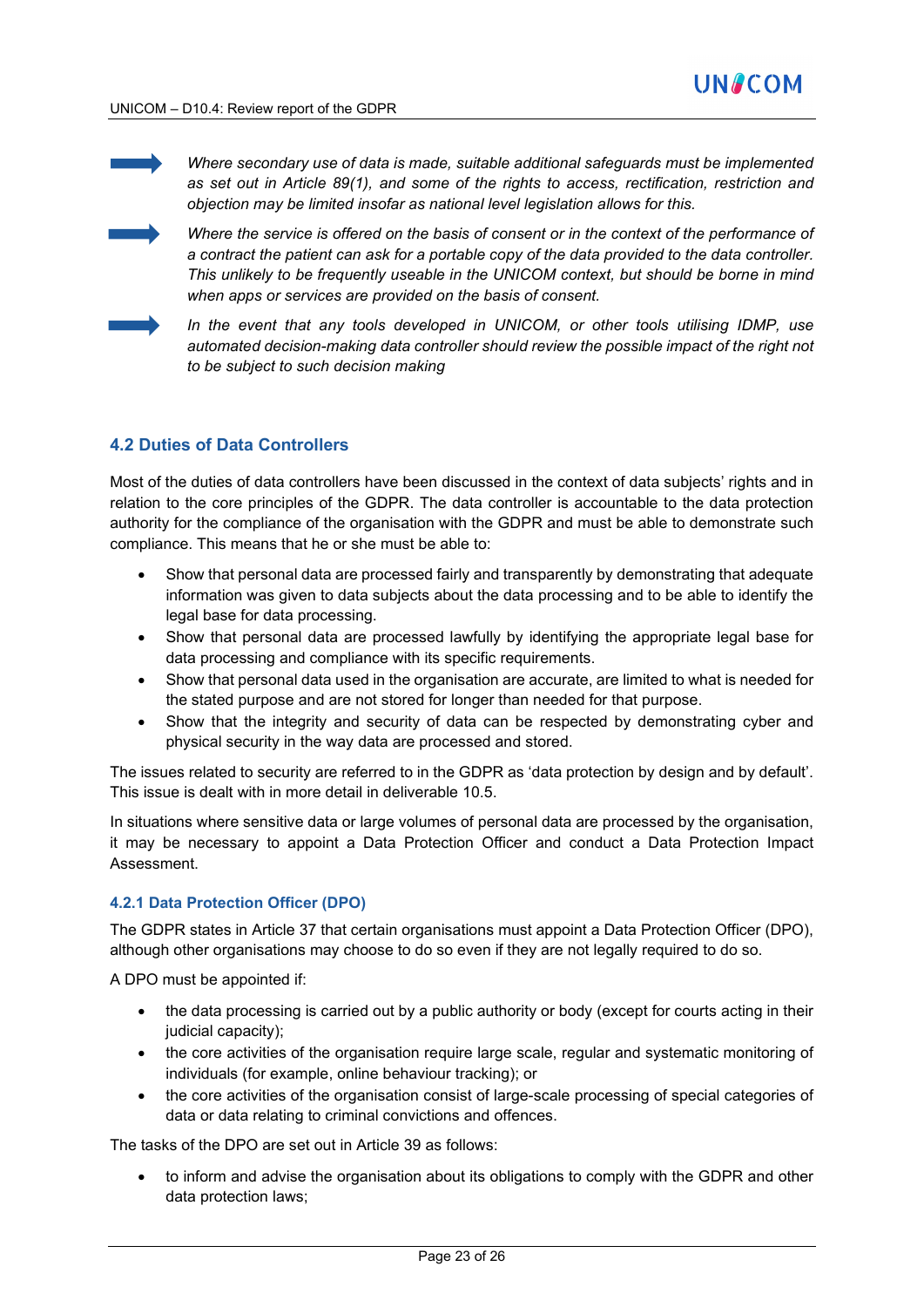- to monitor compliance with the GDPR and other data protection laws, and with the internal data protection policies of the organisation, including managing internal data protection activities; raising awareness of data protection issues, training staff and conducting internal audits;
- to advise on, and to monitor, [data protection impact assessments;](https://ico.org.uk/for-organisations/guide-to-the-general-data-protection-regulation-gdpr/accountability-and-governance/data-protection-impact-assessments/)
- to cooperate with the supervisory authority; and
- to be the first point of contact for supervisory authorities and for individuals whose data is processed (employees, customers etc).

The organisation must involve the DPO in a timely manner; the DPO must not receive any instructions from the controller or processor for the exercise of their tasks and must report directly to the highest level of management of the organisation.

The UNICOM project is working towards IDMP standards being used routinely in a healthcare setting, given the nature of the data involved and the volume of data that the organisations using IDMP identifiers in their workflow are likely to have, it is highly likely that the organisations using the solutions explored in the project will have a DPO. The DPO will have to be familiar with the privacy implications of using the solutions and ensure that the privacy policy of the organisation is adequate for such data processing and that all employees are informed about their duties and able to comply with them. Where two or more UNICOM partners are working together on a pilot a close collaboration between DPOs will be needed, which may also include addressing differences in requirements that arise as a result of national legislation applicable to different pilot sites.

#### **4.2.2 Data Protection Impact Assessment (DPIA)**

A Data Protection Impact Assessment (DPIA) is defined in Article 35 GDPR as a process to help the data controller to identify and minimise the data protection risks of a particular data processing activity the organisation plans to undertake. The GDPR states that a DPIA must be undertaken if the processing that is likely to result in a high risk to individuals, and notes that this may arise in particular where new data processing technologies are used. A DPIA is always required where sensitive data covered by Article 9(1) are to be processed.

The DPIA must be conducted before the proposed data processing starts and must be designed to assess the potential risk it poses the privacy of data subjects. The Data Protection Authority of a country or region may set out special requirements for the scope and content of a DPIA, meaning that a data controller intending to process sensitive data should be in contact with their relevant Data Protection Authority. The DPIA must:

- describe the nature, scope, context and purposes of the processing;
- assess necessity, proportionality and compliance measures;
- identify and assess risks to individuals; and
- identify any additional measures to mitigate those risks.

To assess the level of risk, the data controller must consider both the likelihood and the severity of any impact on individuals. High risk could result from either a high probability of some harm, or a lower possibility of serious harm. If a high risk is identified that cannot be mitigated, the data controller must contact their national or regional Data Protection Authority before starting the processing.

The UNICOM project is working towards IDMP standards being used routinely in a healthcare setting, given that the data by the organisations using IDMP identifiers in their workflow, it is very likely that a DPIA will have been undertaken by such organisations. If the inclusion of IDMP identifiers changes the way in which data are processed a new DPIA may be appropriate.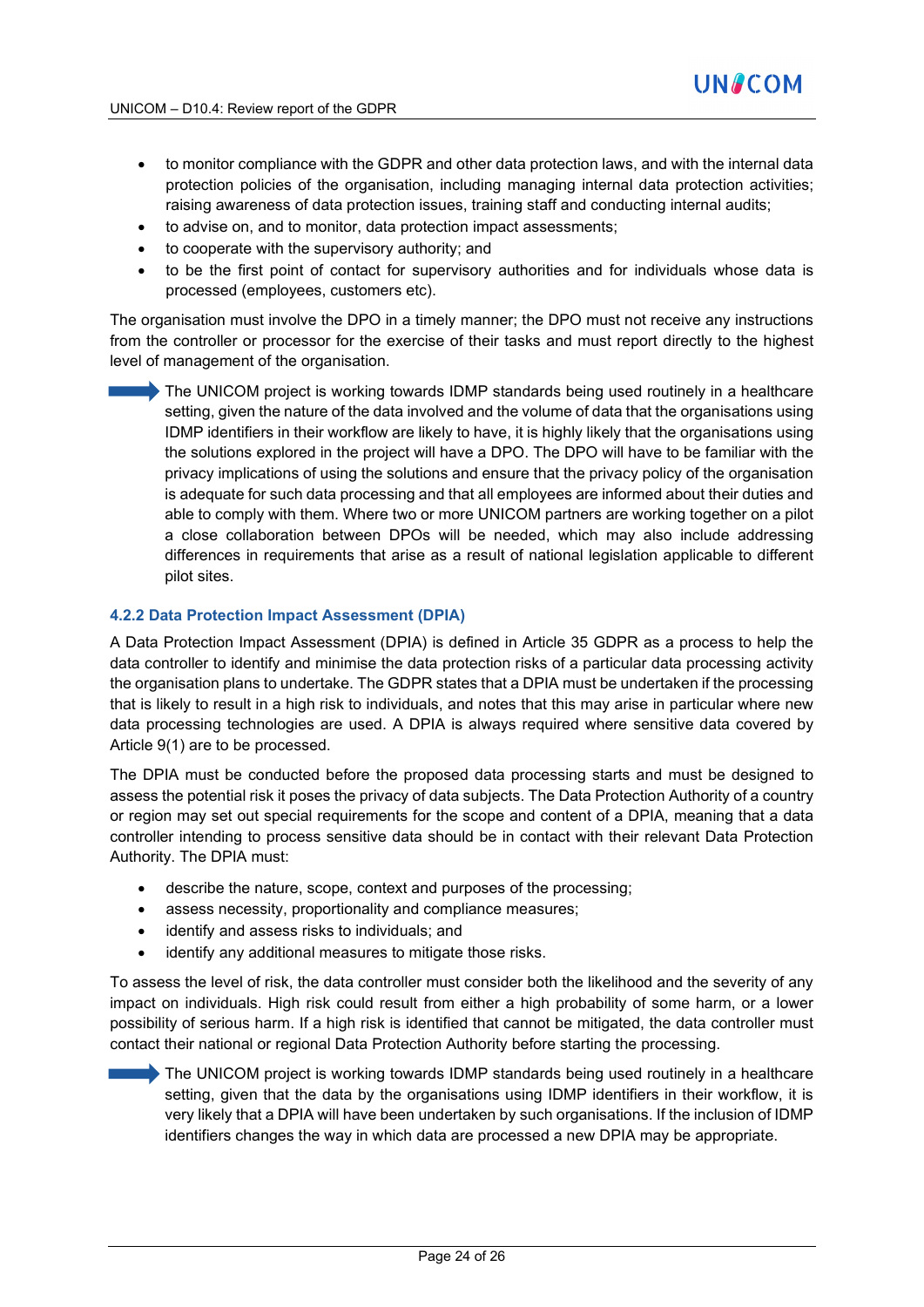## **Annex 1: Derogation, exemption, variation, restriction of the GDPR though national level legislation**

One of the primary goals of the General Data Protection Regulation (GDPR) is to harmonize data protection laws across the European Union (EU). However, under the GDPR, EU Member States are allowed some flexibility to add or modify certain provisions of the GDPR to fit their local needs and laws. The table below identifies the key Articles which provide for some form of derogation, exemption, variation, restriction of the way in which the GDPR is implemented at national level.

| <b>Article</b> | Derogation, exemption, variation, restriction                                                                                                                                                                                                                                                                                                                                                                                                                                                                                                                                                                                                        | <b>Potential impact for UNICOM</b>                                                                                                                       |  |
|----------------|------------------------------------------------------------------------------------------------------------------------------------------------------------------------------------------------------------------------------------------------------------------------------------------------------------------------------------------------------------------------------------------------------------------------------------------------------------------------------------------------------------------------------------------------------------------------------------------------------------------------------------------------------|----------------------------------------------------------------------------------------------------------------------------------------------------------|--|
| 6(3)           | Member States shall maintain or introduce more specific<br>provisions to adapt the application of the rules of the GDPR<br>with regard to processing data in compliance with a legal<br>obligation to which the data controller is subject, or where<br>processing is in the public interest. This address the legal<br>bases for data processing set out in Article 6(1) (c) and (e).                                                                                                                                                                                                                                                               | UNICOM partners and service<br>providers using IDMP<br>based<br>solutions should take note of<br>national legislation.                                   |  |
| 8(1),<br>(2)   | Child consent - Member States may adopt legislation that<br>specifies the age at which a child may give consent to data<br>processing in the context of the provision of an information<br>society service. This age may range between 13 and 16<br>years.                                                                                                                                                                                                                                                                                                                                                                                           | UNICOM partners and service<br>providers using IDMP based<br>solutions involve children in any<br>way, they should take note of<br>national legislation. |  |
| 9(2)           | Certain provisions for the processing of sensitive<br>information, including all health-related information, require<br>that national level legislation is adopted to define the<br>circumstances in which such provisions apply. They are:<br>$9(2)(b)$ - legal obligations of a data controller<br>$9(2)(g)$ – processing in the public interest<br>$9(2)(h)$ – processing for healthcare purposes<br>9(2)(i) - processing in the interest of public health<br>$9(2)(j)$ – processing for scientific research purposes                                                                                                                             | UNICOM partners and service<br>providers using IDMP<br>based<br>solutions should take note of<br>national legislation.                                   |  |
| 9(4)           | Member States shall maintain or introduce legislation the<br>addresses the use of genetic, biometric or data concerning<br>health                                                                                                                                                                                                                                                                                                                                                                                                                                                                                                                    | UNICOM partners and service<br>providers using IDMP<br>based<br>solutions should take note of<br>national legislation.                                   |  |
|                | Member States may adopt national level law that restricts<br>the obligations of data controllers or the rights of data<br>subjects provided for in Articles 12-22 ie:<br>Transparency of information about processing<br>Access to personal data that has been processed<br>• Correction (rectification) of personal data<br>Right to erasure - 'right to be forgotten'<br>$\bullet$<br>Right to restriction of processing by the data subject<br>Right of data portability<br>$\bullet$<br>Right to object to automated processing and<br>٠<br>profiling of personal data<br>Limits to the obligations to communicate a data<br>$\bullet$<br>breach | UNICOM partners and service<br>providers using IDMP based<br>solutions should take note of<br>national legislation.                                      |  |